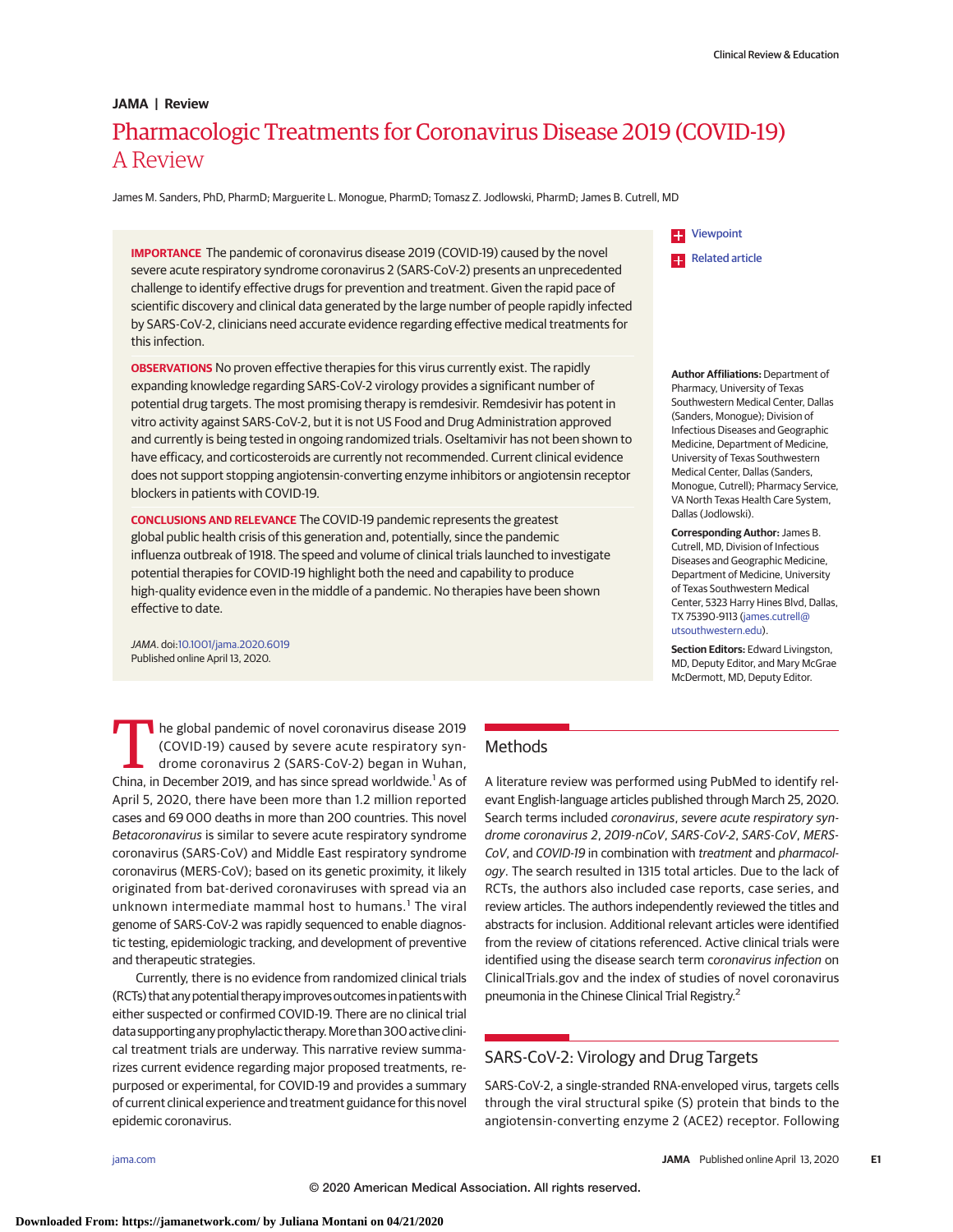

Schematic represents virus-induced host immune system response and viral processing within target cells. Proposed targets of select repurposed and investigational products are noted. ACE2, angiotensin-converting enzyme 2; S protein, spike protein; and TMPRSS2, type 2 transmembrane serine protease.

receptor binding, the virus particle uses host cell receptors and endosomes to enter cells. A host type 2 transmembrane serine protease, TMPRSS2, facilitates cell entry via the S protein.<sup>3</sup> Once inside the cell, viral polyproteins are synthesized that encode for the replicase-transcriptase complex. The virus then synthesizes RNA via its RNA-dependent RNA polymerase. Structural proteins are synthesized leading to completion of assembly and release of viral particles.<sup>4-6</sup> These viral lifecycle steps provide potential targets for drug therapy (Figure). Promising drug targets include nonstructural proteins (eg, 3-chymotrypsin-like protease, papainlike protease, RNA-dependent RNA polymerase), which share homology with other novel coronaviruses (nCoVs). Additional drug targets include viral entry and immune regulation pathways.<sup>7,8</sup> Table 1 summarizes the mechanism of action and major pharmacologic parameters of select proposed treatments or adjunctive therapies for COVID-19.

# Ongoing Clinical Trials

The search terms COVID OR coronavirus OR SARS-COV-2 on Clinical-Trials.gov resulted in 351 active trials, with 291 trials specific to COVID-19 as of April 2, 2020. Of these 291 trials, approximately 109

trials (including those not yet recruiting, recruiting, active, or completed) included pharmacological therapy for the treatment of COVID-19 in adult patients. Of these 109 trials, 82 are interventional studies, with 29 placebo-controlled trials. Per description of the studies, there are 11 phase 4, 36 phase 3, 36 phase 2, and 4 phase 1 trials. Twenty-two trials were not categorized by phase or not applicable.

# Review of Selected Repurposed Drugs

Agents previously used to treat SARS and MERS are potential candidates to treat COVID-19. Various agents with apparent in vitro activity against SARS-CoV and MERS-CoV were used during the SARS and MERS outbreaks, with inconsistent efficacy. Meta-analyses of SARS and MERS treatment studies found no clear benefit of any specific regimen.<sup>37,38</sup> Below, the in vitro activity and published clinical experiences of some of the most promising repurposed drugs for COVID-19 are reviewed.

### Chloroquine and Hydroxychloroquine

Chloroquine and hydroxychloroquine have a long-standing history in the prevention and treatment of malaria and the treatment of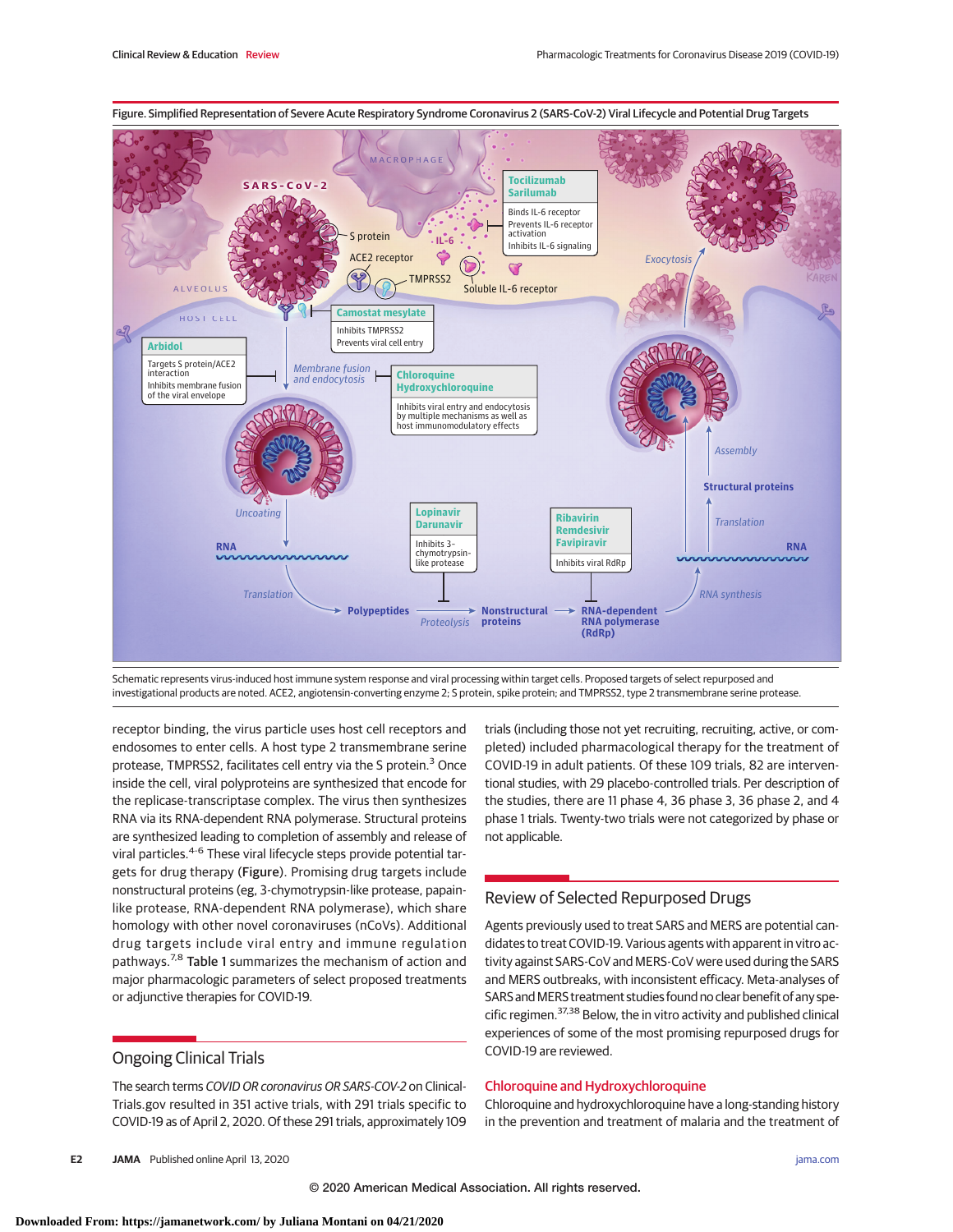|                                                                             |                                                                                                                                                                                                                                                                                          | Table 1. Summary of Pharmacology for Select Proposed COVID-19 Treatments                                                                                                                                                                                                                                                                                                                                                                                                                                                                                                                                                                                           |                                                                                                                                                                                                                               |                                                                                                                                                                                                                                                                                                                                                                                     | Major drug-drug                                                                                                                                     |                                                                                           |
|-----------------------------------------------------------------------------|------------------------------------------------------------------------------------------------------------------------------------------------------------------------------------------------------------------------------------------------------------------------------------------|--------------------------------------------------------------------------------------------------------------------------------------------------------------------------------------------------------------------------------------------------------------------------------------------------------------------------------------------------------------------------------------------------------------------------------------------------------------------------------------------------------------------------------------------------------------------------------------------------------------------------------------------------------------------|-------------------------------------------------------------------------------------------------------------------------------------------------------------------------------------------------------------------------------|-------------------------------------------------------------------------------------------------------------------------------------------------------------------------------------------------------------------------------------------------------------------------------------------------------------------------------------------------------------------------------------|-----------------------------------------------------------------------------------------------------------------------------------------------------|-------------------------------------------------------------------------------------------|
| Agent                                                                       | Target                                                                                                                                                                                                                                                                                   | Adult dose/administration                                                                                                                                                                                                                                                                                                                                                                                                                                                                                                                                                                                                                                          | Contraindications                                                                                                                                                                                                             | Toxicities                                                                                                                                                                                                                                                                                                                                                                          | interactions                                                                                                                                        | Special populations                                                                       |
| Repurposed agents                                                           |                                                                                                                                                                                                                                                                                          |                                                                                                                                                                                                                                                                                                                                                                                                                                                                                                                                                                                                                                                                    |                                                                                                                                                                                                                               |                                                                                                                                                                                                                                                                                                                                                                                     |                                                                                                                                                     |                                                                                           |
| Chloroquine phosphate<br>(Aralen/generic) <sup>9-14</sup>                   | inhibiting glycosylation of<br>effects through inhibition<br>autophagy, and lysosomal<br>Blockade of viral entry by<br>acidification. Additional<br>of cytokine production,<br>proteolytic processing,<br>activity in host cells<br>immunomodulatory<br>host receptors,<br>and endosomal | mixed with jam, pasteurized yogurt<br>500 mg by mouth every 12-24 h × 5-10 d. Available as:<br>Administration: Preferable to avoid crushing. If needed,<br><10 mL/min administer 50% of dose. Hepatic: No dose<br>t); 500-mg tablets (salt); 500-mg<br>adjustments in hepatic impairment recommended;<br>tablets of chloroquine phosphate (salt) = 300-mg<br>Dose adjustments: Kidney: creatinine clearance<br>may be crushed and<br>250-mg tablets (sal<br>chloroquine base.<br>use with caution.<br>or similar foods                                                                                                                                             | changes of any etiology<br>of retinal or visual field<br>formulation. Presence<br>Hypersensitivity to<br>compounds, or any<br>4-aminoquinoline<br>outweighs risk)<br>(unless benefit<br>component of<br>chloroquine,          | idiosyncratic adverse drug reactions<br>deficiency, use if benefit outweighs<br>prolongation), hematologic effects<br>vomiting. Major: Cardiovascular<br>(including hemolysis with G6PD<br>central nervous system effects,<br>toxicity, neuropsychiatric and<br>Common: Abdominal cramps,<br>risks), hypoglycemia, retinal<br>anorexia, diarrhea, nausea,<br>effects (including QTc | CYP2D6 and CYP3A4<br>substrate                                                                                                                      | pregnancy if benefit<br>outweighs risks<br>May be used in                                 |
| Hydroxychloroquine<br>sulfate (Plaquenil/<br>generic) <sup>9-11,15-20</sup> | mechanism of action<br>Hydroxychloroquine<br>shares the same<br>as chloroquine                                                                                                                                                                                                           | Available as: 200-mg tablets of hydroxychloroquine sulfate<br>400 mg by mouth every 12 h × 1 d, then 200 mg by mouth<br>every 12 h × 4 d; alternative dosing: 400 mg by mouth<br>crushing tablets; however, some sources suggest that<br>adjustments: No kidney or hepatic dose adjustments<br>tablets can be crushed and dispersed with water OR<br>Administration: Manufacturer does not recommend<br>daily × 5 d or 200 mg by mouth 3 times/d for 10 d.<br>(salt) = 155 mg hydroxychloroquine base. Dose<br>recommended; use with caution.<br>compounded into<br>an oral solution                                                                               | Known hypersensitivity<br>to hydroxychloroquine,<br>4-aminoquinoline<br>component of the<br>derivative, or any<br>formulation                                                                                                 | Adverse drug reactions similar to<br>chloroquine but less common                                                                                                                                                                                                                                                                                                                    | CYP3A5, and CYP2C8<br>CYP2D6, CYP3A4,<br>substrate                                                                                                  | pregnancy if benefit<br>outweighs risks<br>May be used in                                 |
| Lopinavir/ritonavir<br>(Kaletra) <sup>21-26</sup>                           | 3CL protease                                                                                                                                                                                                                                                                             | 100-/50-mg tablets; lopinavir/ritonavir<br>regard to meals; oral solution, take with food. Do not crush<br>tablets; oral solution not recommended with polyurethane<br>400-mg/100-mg per 5-mL oral solution (can be given via<br>Dose adjustments: No kidney or hepatic dose adjustments<br>Available as: lopinavir/ritonavir, 200-mg/50-mg tablets;<br>Administration: Food restrictions: Tablets, take without<br>recommended; use with caution in hepatic impairment.<br>feeding tubes compatible with ethanol and propylene<br>mouth every 12 h for up to 14 d.<br>glycol, contains 42% alcohol).<br>400 mg/100 mg by<br>lopinavir/ritonavir,<br>feeding tubes | drugs highly dependent<br>Co-administration with<br>Co-administration with<br>any of its ingredients,<br>lopinavir/ritonavir or<br>including ritonavir.<br>Hypersensitivity to<br>potent CYP4503A<br>on CYP4503A.<br>inducers | hepatotoxicity, cardiac conduction<br>intolerance, nausea, vomiting,<br>diarrhea. Major: Pancreatitis,<br>Common: gastrointestinal<br>abnormalities                                                                                                                                                                                                                                 | inducer. P-gp substrate;<br>CYP3A4 inhibitor and<br>substrate; CYP1A2,<br>substrate; CYP2D6<br>CYP2C9, CYP2C19<br>CYP2B6, CYP2C8,<br>UGT1A1 inducer | solution if possible due<br>pregnancy; avoid oral<br>to ethanol content<br>May be used in |
| Umifenovir (Arbidol) <sup>27-29</sup>                                       | membrane fusion<br>S protein/ACE2<br>inhibitor                                                                                                                                                                                                                                           | Hepatic: No specific recommendations available, caution in<br>Dose adjustments: Kidney: no dose adjustment necessary.<br>(not in the US): 50-mg and 100-mg tablets, capsules<br>200 mg every 8 h by mouth 7-14 d. Available as<br>those with hepatic impairment.<br>Administration: Bioavailability 40%<br>and granules.                                                                                                                                                                                                                                                                                                                                           | Known hypersensitivity<br>to umifenovir                                                                                                                                                                                       | Allergic reaction, gastrointestinal<br>upset, elevated transaminases                                                                                                                                                                                                                                                                                                                | CYP3A4, monitor with<br>inducers/inhibitors<br>Metabolized by<br>strong                                                                             | (increased sensitivity)<br>children <2 y of age<br>Contraindicated in                     |
| Investigational agents                                                      |                                                                                                                                                                                                                                                                                          |                                                                                                                                                                                                                                                                                                                                                                                                                                                                                                                                                                                                                                                                    |                                                                                                                                                                                                                               |                                                                                                                                                                                                                                                                                                                                                                                     |                                                                                                                                                     |                                                                                           |
| Remdesivir <sup>30-32</sup>                                                 | RNA polymerase inhibitor                                                                                                                                                                                                                                                                 | No kidney/hepatic dose adjustment currently recommended<br>but holding doses may be considered if significant toxicities<br>Dose adjustments: Kidney: Not recommended<br>200 mg × 1, 100 mg every 24 h IV infusion.<br>Available as: 5-mg/mL vial (reconstituted).<br>occur. Administration: 30-min IV infusion<br>for GFR <30.                                                                                                                                                                                                                                                                                                                                    | Exclusion criteria based<br>on specific protocols                                                                                                                                                                             | Elevated transaminases (reversible),<br>kidney injury                                                                                                                                                                                                                                                                                                                               | monitor with strong<br>inducers/inhibitors<br>inducer/inhibitor<br>Not a significant<br>of CYP enzymes,                                             | recommended to avoid<br>Safety in pregnancy<br>unknown, currently                         |
|                                                                             |                                                                                                                                                                                                                                                                                          |                                                                                                                                                                                                                                                                                                                                                                                                                                                                                                                                                                                                                                                                    |                                                                                                                                                                                                                               |                                                                                                                                                                                                                                                                                                                                                                                     |                                                                                                                                                     | (continued)                                                                               |

© 2020 American Medical Association. All rights reserved.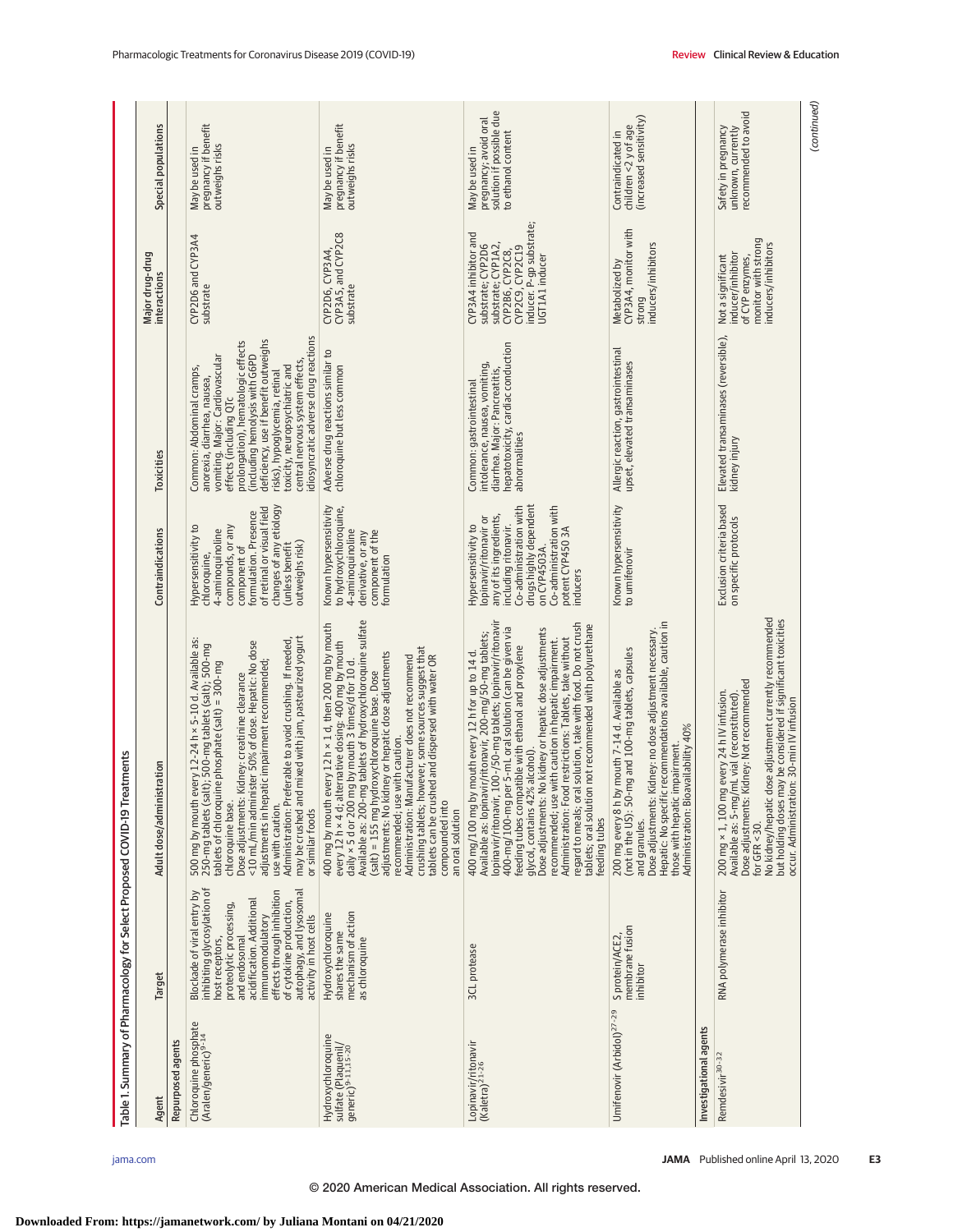|                                    |                                                | Table 1. Summary of Pharmacology for Select Proposed COVID-19 Treatments (continued)                                                                                                                                                                                                                                                                                                                                                                                                                                                                                                                                                                             |                                                                                                                                                                                           |                                                                                                                                                                                                                                                                                                                 |                                                                                                                                                                                                                |                                                                         |
|------------------------------------|------------------------------------------------|------------------------------------------------------------------------------------------------------------------------------------------------------------------------------------------------------------------------------------------------------------------------------------------------------------------------------------------------------------------------------------------------------------------------------------------------------------------------------------------------------------------------------------------------------------------------------------------------------------------------------------------------------------------|-------------------------------------------------------------------------------------------------------------------------------------------------------------------------------------------|-----------------------------------------------------------------------------------------------------------------------------------------------------------------------------------------------------------------------------------------------------------------------------------------------------------------|----------------------------------------------------------------------------------------------------------------------------------------------------------------------------------------------------------------|-------------------------------------------------------------------------|
| Agent                              | Target                                         | Adult dose/administration                                                                                                                                                                                                                                                                                                                                                                                                                                                                                                                                                                                                                                        | Contraindications                                                                                                                                                                         | Toxicities                                                                                                                                                                                                                                                                                                      | Major drug-drug<br>interactions                                                                                                                                                                                | Special populations                                                     |
| Favipiravir <sup>33,34</sup>       | RNA polymerase inhibitor                       | adjustment considered in Child-Pugh C, increased exposures<br>Administration: Tablet can be crushed or mixed with liquid<br>Doses vary based on indication, limited data available.<br>recommended, limited data available, Hepatic: Dose<br>Dose adjustments: Kidney: no dose adjustment<br>Available as (not in the US): 200-mg tablet<br>observed in Child-Pugh class A to 0<br>bioavailability >95%                                                                                                                                                                                                                                                          | Exclusion criteria based<br>on specific protocols                                                                                                                                         | Hyperuricemia, diarrhea, elevated<br>transaminases, reduction in<br>neutrophil count                                                                                                                                                                                                                            | CYP2C8 and aldehyde<br>aldehyde oxidase and<br>oxidase inhibitor,<br>xanthine oxidase<br>metabolized by                                                                                                        | Contraindicated during<br>pregnancy, metabolite<br>found in breast milk |
| Adjunctive therapies               |                                                |                                                                                                                                                                                                                                                                                                                                                                                                                                                                                                                                                                                                                                                                  |                                                                                                                                                                                           |                                                                                                                                                                                                                                                                                                                 |                                                                                                                                                                                                                |                                                                         |
| $(Actenra)^{35,36}$<br>Tocilizumab | IL-6 inhibition-reduction<br>in cytokine storm | fusion injection: 80 mg/4 mL (20 mg/mL);<br>Not studied in patients with severe impairment. Hepatic: No<br>200 mg/10 mL (20 mg/mL); 400 mg/20 mL (20 mg/mL) in<br>Administration: Infuse over 60 min, should not be infused<br>single-dose vials for further dilution prior to IV infusion.<br>400 mg IV or 8 mg/kg × 1-2 doses. Second dose 8-12 h<br>recommended in mild or moderate kidney impairment.<br>dose adjustments recommended (not studied); initiate<br>concomitantly in the same IV line with other drugs<br>Dose adjustments: Kidney: No dose adjustments<br>after first dose if inadequate response<br>Available as: IV inf<br>based on benefit. | Known hypersensitivity<br>formulation. Caution in<br>to tocilizumab or any<br>components of the<br>neutropenia (<500<br>thrombocytopenia<br>(<50 000/µL)<br>patients with<br>cells/uL) or | qastrointestinal perforations,<br>hypertension, increased AST,<br>Major: Hematologic effects.<br>Common: Increase in upper<br>nasopharyngitis, headache,<br>espiratory tract infections<br>infusion related reactions.<br>infections, hepatotoxicity,<br>hypersensitivity reactions<br>including tuberculosis), | that IL-6 reduces mRNA<br>CYP2C19.CYP2D6.and<br>In vitro data suggested<br>CYP3A4. May decrease<br>expression for several<br>CYP450 isoenzymes,<br>levels of substrates<br>including CYP1A2,<br>CYP2B6, CYP2C9 | unknown; may cause<br>Safety in pregnancy<br>harm to the fetus          |
|                                    |                                                | Abbreviations: ACE2, angiotensin-converting enzyme 2; AST, aspartate aminotransferase: 3CL, 3-chymotrypsin-<br>ike; COVID-19, coronavirus disease 2019; CYP, cytochrome P450; G6PD, glucose-6-phosphate-dehydrogenase                                                                                                                                                                                                                                                                                                                                                                                                                                            | 1 member A                                                                                                                                                                                | GFR, glomerular filtration rate: IV, intravenous; P-gp, P-glycoprotein; UGTIA1, UDP glucuronosyltransferase family                                                                                                                                                                                              |                                                                                                                                                                                                                |                                                                         |

chronic inflammatory diseases including systemic lupus erythematosus (SLE) and rheumatoid arthritis (RA).<sup>7</sup> Chloroquine and hydroxychloroquine appear to block viral entry into cells by inhibiting glycosylation of host receptors, proteolytic processing, and endosomal acidification. These agents also have immunomodulatory effects through attenuation of cytokine production and inhibition of autophagy and lysosomal activity in host cells.<sup>9,10</sup> Chloroquine inhibits SARS-CoV-2 in vitro with a half-maximal effective concentration ( $EC_{50}$ ) in the low micromolar range. Hydroxychloroquine has in vitro activity with a lower  $EC_{50}$  for SARS-CoV-2 compared with chloroquine after 24 hours of growth (hydroxychloroquine:  $EC_{50}$  = 6.14 μM and chloroquine:  $EC_{50}$  = 23.90 μM).<sup>15</sup>

No high-quality evidence exists for the efficacy of chloroquine/hydroxychloroquine treatment of SARS or MERS. A news briefing from China reported chloroquine was successfully used to treat a series of more than 100 COVID-19 cases resulting in improved radiologic findings, enhanced viral clearance, and reduced disease progression.<sup>39</sup> However, the clinical trial design and outcomes data have not yet been presented or published for peer review, preventing validation of these claims. A recent open-label nonrandomized French study of 36 patients (20 in the hydroxychloroquine group and 16 in the control group) reported improved virologic clearance with hydroxychloroquine, 200 mg, by mouth every 8 hours compared with control patients receiving standard supportive care. Virologic clearance at day 6, measured by nasopharyngeal swabs, was 70% (14/20) vs 12.5% (2/16) for the hydroxychloroquine and control groups, respectively ( $P = .001$ ). The authors also reported that addition of azithromycin to hydroxychloroquine in 6 patients resulted in numerically superior viral clearance (6/6, 100%) compared with hydroxychloroquine monotherapy (8/14, 57%).<sup>16</sup>

Despite these promising results, this study had several major limitations: a small sample size (only 20 in the intervention arm and only 6 receiving hydroxychloroquine and azithromycin); the removal of 6 patients in the hydroxychloroquine group from analysis due to early cessation of treatment resulting from critical illness or intolerance of the medications; variable baseline viral loads between hydroxychloroquine monotherapy and combination therapy groups; and no clinical or safety outcomes reported. These limitations coupled with concerns of additive cardiotoxicity with combination therapy do not support adoption of this regimen without additional studies. Another prospective study of 30 patients in China randomized patients to hydroxychloroquine, 400 mg, daily for 5 days plus standard of care (supportive care, interferon, and other antivirals) or standard care alone in a 1:1 fashion; there was no difference in virologic outcomes. At day 7, virologic clearance was similar, with 86.7% vs 93.3% clearance for the hydroxychloroquine plus standard of care group and standard care group, respectively  $(P > .05).$ <sup>17</sup> Currently, there are several RCTs of both chloroquine and hydroxychloroquine examining their role in COVID-19 treatment. Studies of chloroquine prophylaxis in health care workers [\(NCT04303507\)](https://clinicaltrials.gov/ct2/show/NCT04303507) and hydroxychloroquine for postexposure prophylaxis after high-risk exposures [\(NCT04308668\)](https://clinicaltrials.gov/ct2/show/NCT04308668) are planned or enrolling.<sup>40</sup>

Dosing of chloroquine to treat COVID-19 has consisted of 500 mg orally once or twice daily.<sup>11,12</sup> However, a paucity of data exists regarding the optimal dose to ensure the safety and efficacy of chloroquine.Hydroxychloroquine dosing recommendations for SLE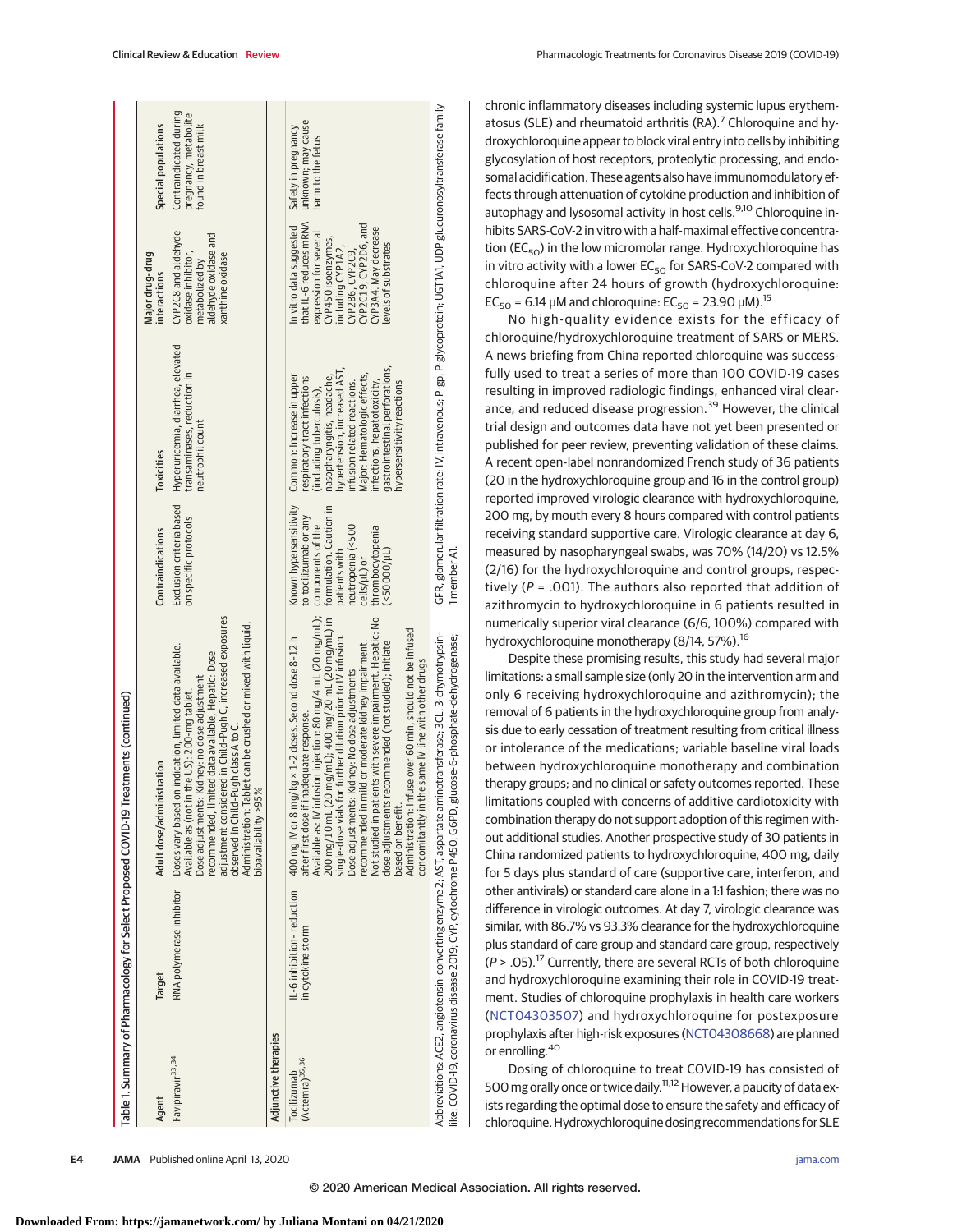generally are 400 mg orally daily.<sup>18</sup> However, a physiologically based pharmacokinetic modeling study recommended that the optimal dosing regimen for hydroxychloroquine in COVID-19 treatment is a loading dose of 400 mg twice daily for 1 day followed by 200 mg twice daily.<sup>15</sup> In contrast, alternative recommendations are made for 600 mg total daily dose based on safety and clinical experience for Whipple disease.<sup>11</sup> Further studies are needed to delineate the optimal dose for COVID-19.

Chloroquine and hydroxychloroquine are relatively well tolerated as demonstrated by extensive experience in patients with SLE and malaria. However, both agents can cause rare and serious adverse effects (<10%), including QTc prolongation, hypoglycemia, neuropsychiatric effects, and retinopathy.<sup>41,42</sup> Baseline electrocardiography to evaluate for prolonged QTc is advisable prior to and following initiation of these medications because of the potential for arrhythmias, especially in critically ill patients and those taking concomitant QT-interval prolonging medications such as azithromycin and fluoroquinolones.<sup>13</sup> No significant adverse effects have been reported for chloroquine at the doses and durations proposed for COVID-19.<sup>39</sup> Use of chloroquine and hydroxychloroquine in pregnancy is generally considered safe.<sup>13,18</sup> A review of 12 studies including 588 patients receiving chloroquine or hydroxychloroquine during pregnancy found no overt infant ocular toxicity.<sup>43</sup>

### Lopinavir/Ritonavir and Other Antiretrovirals

Lopinavir/ritonavir, a US Food and Drug Administration (FDA)– approved oral combination agent for treating HIV, demonstrated in vitro activity against other novel coronaviruses via inhibition of 3-chymotrypsin-like protease.<sup>21,22</sup> No published SARS-CoV-2 in vitro data exist for lopinavir/ritonavir.<sup>44</sup> A systematic review of lopinavir/ ritonavir for the treatment of SARS and MERS found limited available studies, with most of these investigating SARS. Clinical studies in SARS were associated with reduced mortality and intubation rates, but their retrospective, observational nature prevents definitive conclusions. The timing of administration during the early peak viral replication phase (initial 7-10 days) appears to be important because delayed therapy initiation with lopinavir/ritonavir had no effect on clinical outcomes. 45,46

Early reports of lopinavir/ritonavir for the treatment of COVID-19 are mostly case reports and small retrospective, nonrandomized cohort studies, making it difficult to ascertain the direct treatment effect of lopinavir/ritonavir.<sup>45,46</sup> More recently, Cao and colleagues $^{23}$  reported the results of an open-label RCT comparing the efficacy of lopinavir/ritonavir vs standard care in 199 patients with COVID-19. Importantly, the median time from symptom onset to randomization was 13 days (interquartile range [IQR], 11-16), with no between-group difference. The primary outcome of time to clinical improvement defined by a 2-point improvement on a 7-category ordinal scale or hospital discharge was similar in both groups (16 days [IQR, 13-17] vs 16 days [IQR, 15-17]; hazard ratio [HR], 1.31 [95% CI, 0.95-1.85]; P = .09). Additionally, no significant differences in viral clearance or 28-day mortality rates (19.2% vs 25.0%; absolute difference, −5.8% [95% CI, −17.3% to 5.7%]) were observed. Although delayed treatment initiation may partially explain the ineffectiveness of lopinavir/ritonavir for treating COVID-19, a subgroup analysis did not find shorter time to clinical improvement for patients who received therapy within 12 days (HR, 1.25 [95% CI, 0.77-2.05]).<sup>23</sup>

Although additional RCTs of lopinavir/ritonavir are ongoing, the current data suggest a limited role for lopinavir/ritonavir in COVID-19 treatment.

The most commonly used and studied lopinavir/ritonavir dosing regimen for COVID-19 treatment is 400 mg/100 mg twice daily for up to 14 days.<sup>12,23</sup> Given the significant drug-drug interactions and potential adverse drug reactions (summarized in Table 1), careful review of concomitant medications and monitoring are required if this drug is used. Adverse effects of lopinavir/ritonavir include gastrointestinal distress such as nausea and diarrhea (up to 28%) and hepatotoxicity (2%-10%).<sup>24</sup> In patients with COVID-19, these adverse effects may be exacerbated by combination therapy or viral infection because approximately 20% to 30% of patients have elevated transaminases at presentation with COVID-19.<sup>47</sup> A recent RCT showed approximately 50% of lopinavir/ritonavir patients experienced an adverse effect and 14% of patients discontinued therapy due to gastrointestinal adverse effects.<sup>23</sup> Druginduced transaminitis is of particular concern because it may exacerbate liver injury resulting from COVID-19. Importantly, alanine transaminase elevations are an exclusion criterion in several COVID-19 investigational trials, meaning that lopinavir/ritonavirinduced hepatotoxicity could limit patients' ability to access these other drugs.<sup>40</sup>

Other antiretrovirals, including protease inhibitors and integrase strand transfer inhibitors, were identified by enzyme activity screening as having SARS-CoV-2 activity.<sup>44</sup> In vitro cell models demonstrated activity of darunavir against SARS-CoV-2. There is no human clinical data in COVID-19with these drugs, but an RCT of darunavir/cobicistat in China is underway.<sup>40</sup>

### Ribavirin

Ribavirin, a guanine analogue, inhibits viral RNA-dependent RNA polymerase. Its activity against other nCoVsmakes it a candidate for COVID-19 treatment. However, its in vitro activity against SARS-CoV was limited and required high concentrations to inhibit viral replication, necessitating high-dose (eg, 1.2 g to 2.4 g orally every 8 hours) and combination therapy. Patients received either intravenous or enteral administration in previous studies.<sup>37</sup> No evidence exists for inhaled ribavirin for nCoV treatment, and data with respiratory syncytial virus suggest inhaled administration offers no benefit over enteral or intravenous administration.<sup>48</sup>

A systematic review of the clinical experience with ribavirin for the treatment of SARS revealed inconclusive results in 26 of the 30 studies reviewed, with 4 studies demonstrating possible harm due to adverse effects including hematologic and liver toxicity.<sup>37</sup> In the treatment of MERS, ribavirin, generally in combination with interferons, demonstrated no discernible effect on clinical outcomes or viral clearance.<sup>38,49</sup> A paucity of clinical data with ribavirin for SARS-CoV-2 means its therapeutic role must be extrapolated from other nCoV data.

Ribavirin causes severe dose-dependent hematologic toxicity. The high doses used in the SARS trials resulted in hemolytic anemia in more than 60% of patients.<sup>37</sup> Similar safety concerns were seen in the largest MERS observational trial, with approximately 40% of patients taking ribavirin plus interferon requiring blood transfusions.<sup>49</sup> Seventy-five percent of patients taking ribavirin for SARS experienced transaminase elevations.<sup>37</sup> Ribavirin is also a known teratogen and contraindicated in pregnancy.<sup>50</sup>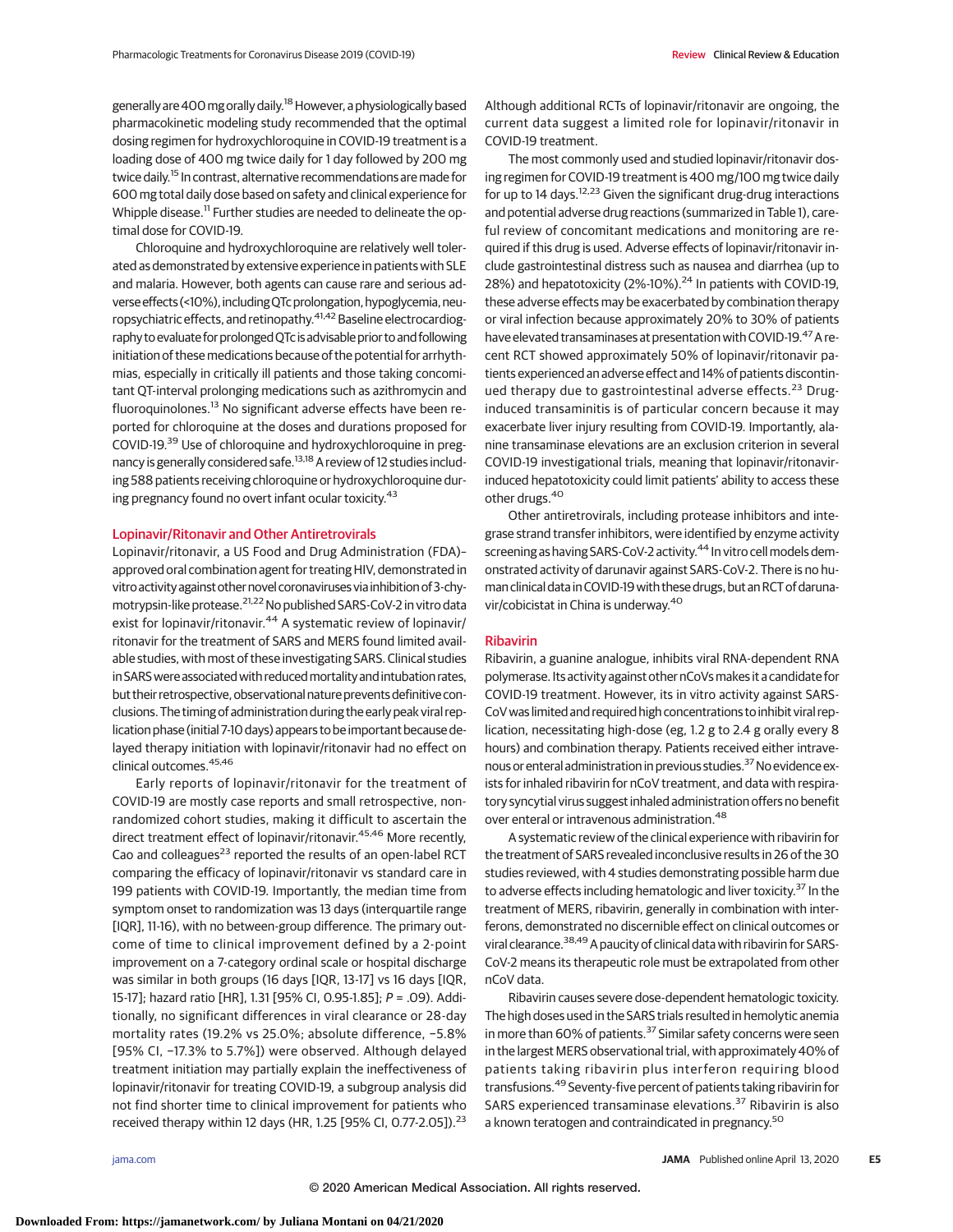The inconclusiveefficacy data with ribavirin for other nCoVs and its substantial toxicity suggest that it has limited value for treatment of COVID-19. If used, combination therapy likely provides the best chance for clinical efficacy.

### Other Antivirals

Oseltamivir, a neuraminidase inhibitor approved for the treatment of influenza, has no documented in vitro activity against SARS-CoV-2. The COVID-19 outbreak in China initially occurred during peak influenza season so a large proportion of patients received empirical oseltamivir therapy until the discovery ofSARS-CoV-2as the cause of COVID-19.<sup>51</sup> Several of the current clinical trials include oseltamivir in the comparison group but not as a proposed therapeutic intervention.<sup>40</sup> This agent has no role in the management of COVID-19 once influenza has been excluded.

Umifenovir (also known as Arbidol) is a more promising repurposed antiviral agent with a unique mechanism of action targeting the S protein/ACE2 interaction and inhibiting membrane fusion of the viral envelope.<sup>27</sup> The agent is currently approved in Russia and China for the treatment and prophylaxis of influenza and is of increasing interest for treating COVID-19 based on in vitro data suggesting activity against SARS.<sup>28</sup> The current dose of 200 mg orally every 8 hours for influenza is being studied for COVID-19 treatment [\(NCT04260594\)](https://clinicaltrials.gov/ct2/show/NCT04260594). Limited clinical experience with umifenovir for COVID-19 has been described in China. A nonrandomized study of 67 patients with COVID-19 showed that treatment with umifenovir for a median duration of 9 days was associated with lower mortality rates (0% [0/36] vs 16% [5/31]) and higher discharge rates compared with patients who did not receive the agent.<sup>29</sup> This observational data cannot establish the efficacy of umifenovir for COVID-19, but ongoing RCTs in China are further evaluating this agent.

### Miscellaneous Agents

Interferon-α and -β have been studied for nCoVs, with interferon-β demonstrating activity against MERS.<sup>37,38</sup> Most published studies reported results of therapy combined with ribavirin and/or lopinavir/ ritonavir. Similar to other agents, delayed treatment may limit effectiveness of these agents. Given conflicting in vitro and animal data and the absence of clinical trials, the use of interferons to treat SARS-CoV-2 cannot currently be recommended.<sup>52</sup> Current Chinese guidelines list interferons as an alternative for combination therapy.12 Several other immunomodulatory agents traditionally used for noninfectious indications demonstrate in vitro activity or possess mechanisms purported to inhibitSARS-CoV-2, including, but not limited to, baricitinib, imatinib, dasatinib, and cyclosporine.<sup>53-57</sup> However, no animal or human data exist to recommend their use for COVID-19, and it remains to be seen whether they confer protection for patients already taking them for other indications.

Nitazoxanide, traditionally an antihelminthic agent, has broad antiviral activity and a relatively favorable safety profile. Nitazoxanide has demonstrated in vitro antiviral activity against MERS and SARS-CoV-2.58,59 Pending further evidence, the antiviral activity, immunomodulatory effects, and safety profile of nitazoxanide warrant its further study as a treatment option for SARS-CoV-2.

Camostat mesylate, an approved agent in Japan for the treatment of pancreatitis, prevents nCoV cell entry in vitro through inhibition of the host serine protease, TMPRSS2.<sup>3</sup> This novel mechanism provides an additional drug target for future research.

SARS-CoV-2 uses the ACE2 receptor for entry into the host cell.<sup>3</sup> This discovery has stimulated discussions about whether ACE inhibitors and/or angiotensin receptor blockers may potentially treat COVID-19 or, conversely, worsen disease.<sup>60</sup> These drugs upregulate ACE2 receptors, which could theoretically lead to worse outcomes if viral entry is enhanced. In contrast, angiotensin receptor blockers could theoretically provide clinical benefit via blockade of ACE2 receptors. Conflicting in vitro data exist to determine if these agents have a detrimental or protective effect in patients with COVID-19. Pending further research, clinical societies and practice guidelines are recommending continuing therapy for patients already taking 1 of these agents. 61,62

# Review of Select Investigational Drugs

### Remdesivir

Remdesivir, formally known as GS-5734, is a monophosphate prodrug that undergoes metabolism to an active C-adenosine nucleoside triphosphate analogue. The agent was discovered amidst a screening process for antimicrobials with activity against RNA viruses, such as Coronaviridae and Flaviviridae. Research and development of the agent showed promise during the height of the Ebola virus outbreak due to its low  $EC_{50}$  and host polymerase selectivity against the Ebola virus.<sup>30</sup> Currently, remdesivir is a promising potential therapy for COVID-19 due to its broad-spectrum, potent in vitro activity against several nCoVs, including SARS-CoV-2 with  $EC_{50}$ and EC<sub>90</sub> values of 0.77  $\mu$ M and 1.76  $\mu$ M, respectively.<sup>31,58</sup> In murine lung infection models with MERS-CoV, remdesivir prevented lung hemorrhage and reduced viral lung titers more than comparator agents.<sup>32</sup>

The safety and pharmacokinetics of remdesivir were evaluated in single- and multiple-dose phase 1 clinical trials.<sup>63</sup> Intravenous infusions between 3 mg and 225 mg were well-tolerated without any evidence of liver or kidney toxicity. Remdesivir demonstrated linear pharmacokinetics within this dose range and an intracellular half-life of greater than 35 hours. Following multiple-dose administrations, reversible aspartate aminotransferase and alanine transaminase elevations occurred. The current dose under investigation is a single 200-mg loading dose, followed by 100-mg daily infusion. No hepatic or kidney adjustments are recommended at this time, but initiation is not recommended in patients with an estimated glomerular filtration rate less than 30 mL/min.

The first clinical use of remdesivir was for the treatment of Ebola64; however, successful case reports describing the use of remdesivir for COVID-19 have been reported.<sup>65,66</sup> Clinical trials are ongoing to evaluate the safety and antiviral activity of remdesivir in patients with mild to moderate or severe COVID-19 [\(NCT04292899,](https://clinicaltrials.gov/ct2/show/NCT04292899) [NCT04292730,](https://clinicaltrials.gov/ct2/show/NCT04292730)[NCT04257656,](https://clinicaltrials.gov/ct2/show/NCT04257656)[NCT04252664,](https://clinicaltrials.gov/ct2/show/NCT04252664)[NCT04280705\)](https://clinicaltrials.gov/ct2/show/NCT04280705). Of particular importance, the National Institutes of Health is sponsoring an adaptive, randomized, double-blind, placebocontrolled trial that will shed light on the effectiveness of remdesivir compared with supportive care [\(NCT04280705\)](https://clinicaltrials.gov/ct2/show/NCT04280705).<sup>40</sup> As the results from RCTs are anticipated, inclusion of this agent for treatment of COVID-19 may be considered. Notably, remdesivir is not currently FDA-approved and must be obtained via compassionate use (only for children <18 years and pregnant women), expanded access, or enrollment in a clinical trial.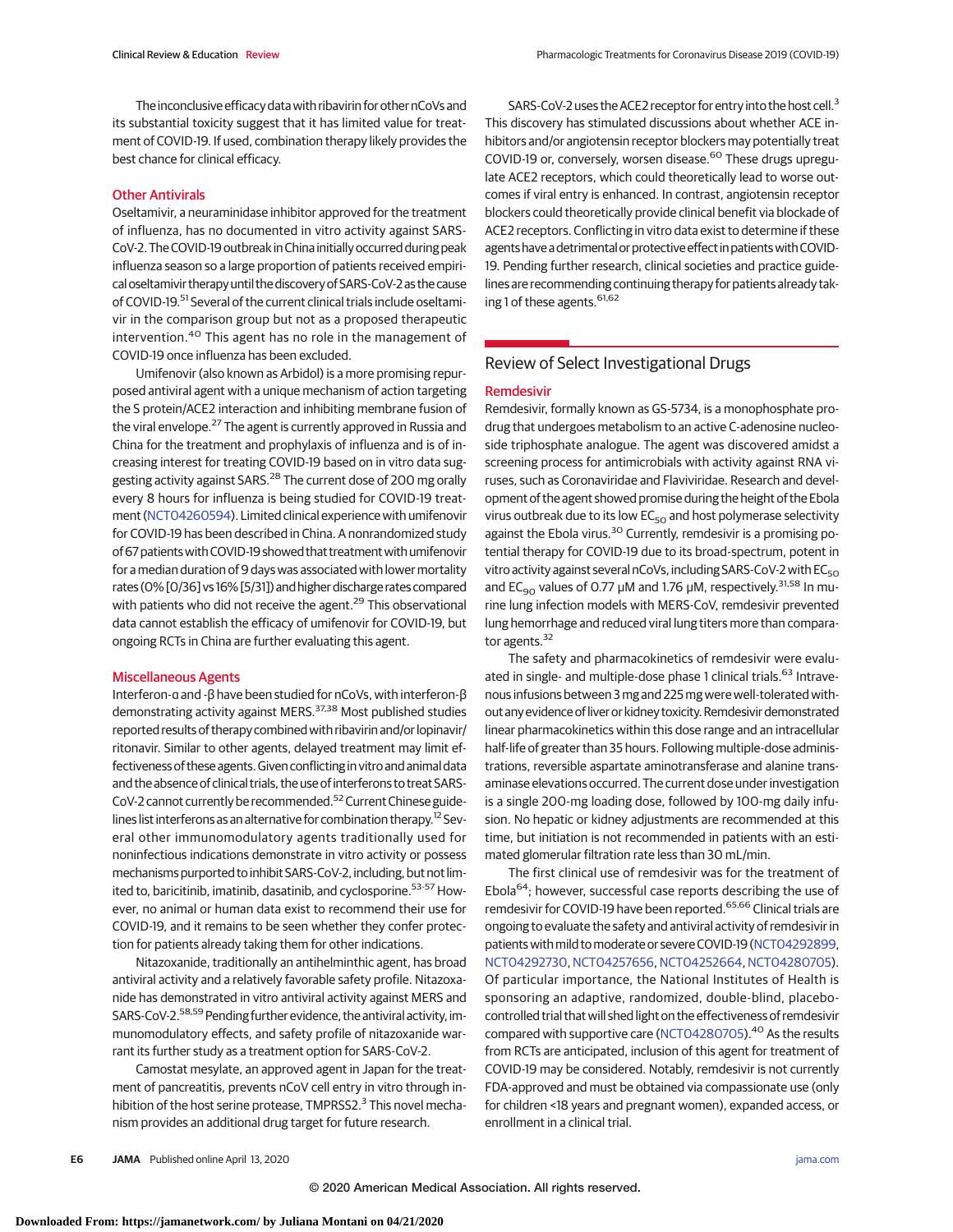### Favipiravir

Favipiravir, previously known as T-705, is a prodrug of a purine nucleotide, favipiravir ribofuranosyl-5'-triphosphate. The active agent inhibits the RNA polymerase, halting viral replication. Most of favipiravir's preclinical data are derived from its influenza and Ebola activity; however, the agent also demonstrated broad activity against other RNA viruses.<sup>67</sup> In vitro, the  $EC_{50}$  of favipiravir against SARS-CoV-2 was 61.88 μM/L in Vero E6 cells.<sup>58</sup>

Various dosing regimens have been proposed based on the type of infectious indication. Dosing variations are likely due to the lower favipiravir  $EC_{50}$  values described against influenza compared with Ebola and SARS-CoV-2.68,69 Doses at the higher end of the dosing range should be considered for the treatment of COVID-19.<sup>69</sup> A loading dose is recommended (2400 mg to 3000 mg every 12 hours × 2 doses) followed by a maintenance dose (1200 mg to 1800 mg every 12 hours). The half-life is approximately 5 hours.<sup>70</sup> The agent has a mild adverse effect profile and is overall well-tolerated, although the adverse event profile for higher-dose regimens is limited.<sup>44,69,71,72</sup> Favipiravir is currently available in Japan for the treatment of influenza, but not available in the United States for clinical use.

Limited clinical experience has been reported supporting the use of favipiravir for COVID-19. In a prospective, randomized, multicenter study, favipiravir (n = 120) was compared with Arbidol (n = 120) for the treatment of moderate and severe COVID-19 infections. Differences in clinical recovery at day 7 were observed in patients with moderate infections (71.4% favipiravir and 55.9% Arbidol,  $P = .019$ ). No significant differences were observed in the severe or severe and moderate (combined) arms.<sup>73</sup> These data support further investigation with RCTs of the efficacy of favipiravir for the treatment of COVID-19.

This review of proposed drugs is by necessity selective. A recent comprehensive review conducted by a division of the American Chemical Society analyzed scientific data related to therapeutic agents and vaccines in human coronaviruses since 2003, using both published literature and patents worldwide.<sup>74</sup> This analysis reported more than 130 patents and more than 3000 potential small molecule drug candidates with potential activity against human coronaviruses. The same analysis identified more than 500 patents for biologic agents with activity against coronaviruses including therapeutic antibodies, cytokines, RNA therapies, and vaccines. Another preprint analysis of SARS-CoV-2–human protein-protein interaction maps identified 332 high-confidence protein-protein interactions, yielding 66 candidate druggable human proteins or host factors targeted by either existing FDA-approved or investigational drugs.<sup>75</sup> This large amount of potential agents will hopefully yield more candidate therapeutics in the race to find effective treatments or preventive strategies against COVID-19.

## Adjunctive Therapies

At present in the absence of proven therapy for SARS-CoV-2, the cornerstone of care for patientswith COVID-19 remains supportive care, ranging from symptomatic outpatient management to full intensive care support. However, 3 adjunctive therapies that warrant special mention are corticosteroids, anticytokine or immunomodulatory agents, and immunoglobulin therapy.

**Corticosteroids** 

The rationale for the use of corticosteroids is to decrease the host inflammatory responses in the lungs, which may lead to acute lung injury and acute respiratory distress syndrome (ARDS). However, this benefit may be outweighed by adverse effects, including delayed viral clearance and increased risk of secondary infection. Although direct evidence for corticosteroids in COVID-19 is limited, reviews of outcomes in other viral pneumonias are instructive.<sup>76</sup> Observational studies in patients with SARS and MERS reported no associations of corticosteroids with improved survival, but demonstrated an association with delayed viral clearance from the respiratory tract and blood and high rates of complications including hyperglycemia, psychosis, and avascular necrosis.<sup>37,77</sup> Additionally, a 2019 metaanalysis of 10 observational studies with 6548 patients with influenza pneumonia found that corticosteroids were associated with an increased risk of mortality (risk ratio [RR], 1.75 [95% CI, 1.3-2.4]; P < .001) and a 2-fold higher risk of secondary infections (RR, 1.98 [95% CI, 1.0-3.8];  $P = .04$ .<sup>78</sup> While the efficacy of corticosteroids in ARDS and septic shock more generally remains debated, Russell and colleagues<sup>76</sup> argued that those most likely to benefit from corticosteroids are those with bacterial rather than viral infections. A recent retrospective study of 201 patients with COVID-19 in China found that, for those who developed ARDS, treatment with methylprednisolone was associated with a decreased risk of death (23/50 [46%] with steroids vs 21/34 [62%] without; HR, 0.38 [95% CI, 0.20-0.72]).<sup>47</sup> However, the authors noted that bias and residual confounding between those who did or did not receive steroidsmay exist in this observational study. Therefore, the potential harms and lack of proven benefit for corticosteroids cautions against their routine use in patients with COVID-19 outside an RCT unless a concomitant compelling indication, such as chronic obstructive pulmonary disease exacerbation or refractory shock exists.

### Anticytokine or Immunomodulatory Agents

Monoclonal antibodies directed against key inflammatory cytokines or other aspects of the innate immune response represent another potential class of adjunctive therapies for COVID-19. The rationale for their use is that the underlying pathophysiology of significant organ damage in the lungs and other organs is caused by an amplified immune response and cytokine release, or "cytokine storm."79 IL-6 appears to be a key driver of this dysregulated inflammation based on early case series from China.<sup>80</sup> Thus, monoclonal antibodies against IL-6 could theoretically dampen this process and improve clinical outcomes. Tocilizumab, amonoclonal antibody IL-6 receptor antagonist, is FDA approved to treat RA and cytokine release syndrome following chimeric antigen receptor T-cell therapy. Given this experience, tocilizumab has been used in small series of severe COVID-19 cases with early reports of success. A report of 21 patients with COVID-19 showed receipt of tocilizumab, 400mg, was associated with clinical improvement in 91% of patients as measured by improved respiratory function, rapid defervescence, and successful discharge, with most patients only receiving 1 dose.<sup>35</sup> The lack of a comparator group limits the interpretation of the drugspecific effect and warrants caution until more rigorous data are available. Several RCTs of tocilizumab, alone or in combination, in patients with COVID-19 with severe pneumonia are underway in China [\(NCT04310228,](https://clinicaltrials.gov/ct2/show/NCT04310228) ChiCTR200002976), and it is included in the current Chinese national treatment guidelines.<sup>12</sup>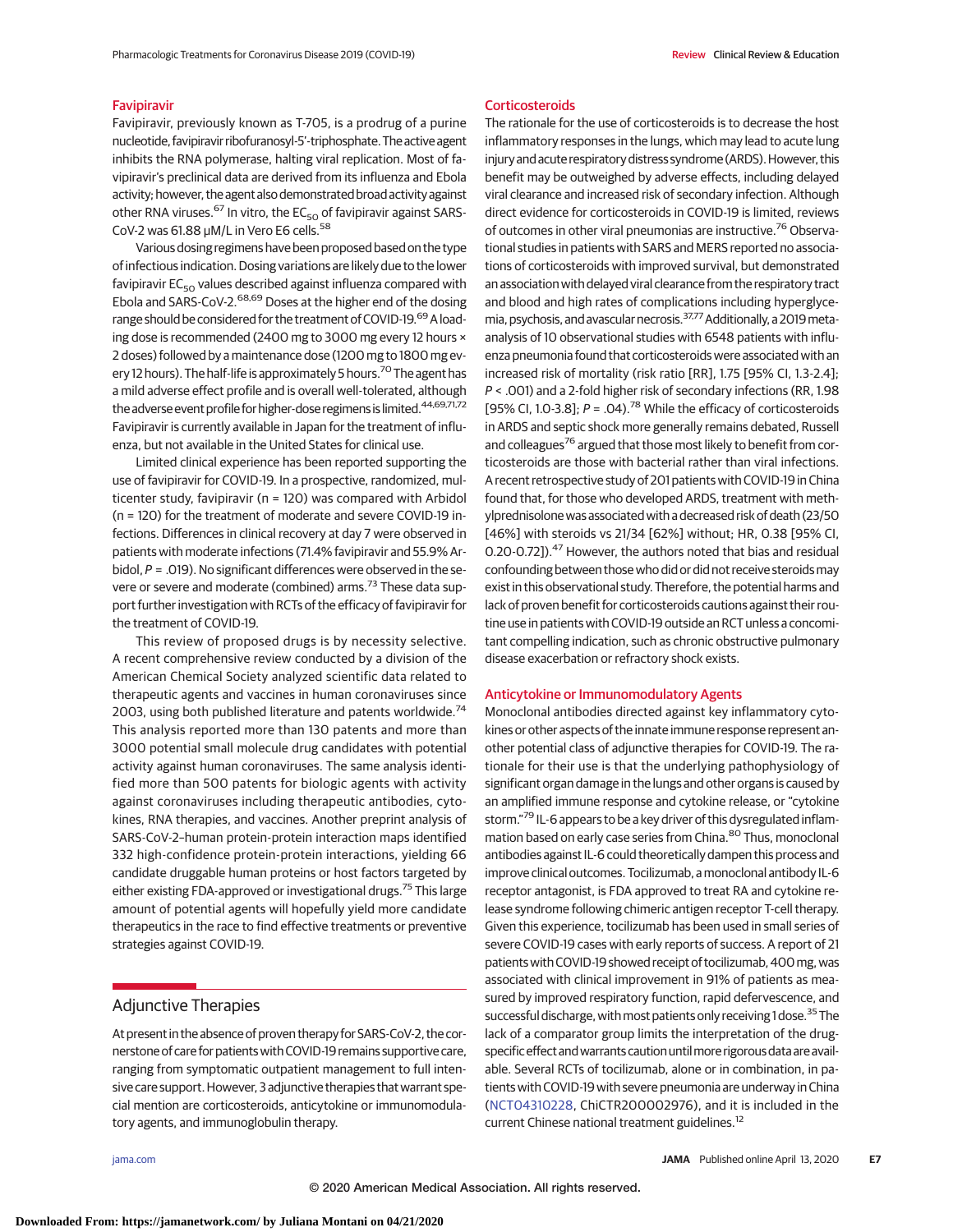|                                             | Table 2. Summary of Treatment and Clinical Outcomes From Early COVID-19 Clinical Series                          |                                                                                                                                                                                                               |                                                                                                                                                                                            |                                                                                                   |                                                                                                               |                                                                                                           |                                                                                                                                                                |
|---------------------------------------------|------------------------------------------------------------------------------------------------------------------|---------------------------------------------------------------------------------------------------------------------------------------------------------------------------------------------------------------|--------------------------------------------------------------------------------------------------------------------------------------------------------------------------------------------|---------------------------------------------------------------------------------------------------|---------------------------------------------------------------------------------------------------------------|-----------------------------------------------------------------------------------------------------------|----------------------------------------------------------------------------------------------------------------------------------------------------------------|
| Source                                      | Huang et al,<br>$2020^{91}$                                                                                      | Chen et al, 202092                                                                                                                                                                                            | Wang et al,<br>$2020^{51}$                                                                                                                                                                 | Yang et al, 202093                                                                                | Young et al,<br>$2020^{94}$                                                                                   | Kujawski et al.<br>$2020^{66}$                                                                            | Guan et al, 202095                                                                                                                                             |
| Study setting<br>and region                 | Wuhan Jinyintan<br>Hospital, China<br>$(12/16/19-1/2/20)$                                                        | Wuhan Jinyintan<br>Hospital, China<br>$(1/1/20-1/20/20)$                                                                                                                                                      | Zhongnan<br>Hospital, Wuhan,<br>China<br>$(1/1/20-1/28/20)$                                                                                                                                | Wuhan Jinyintan<br>Hospital, China<br>$(12/24/19-1/26/20)$                                        | 4 Singapore<br>hospitals                                                                                      | US-confirmed<br>cases<br>$(1/23/20-2/3/20)$ $(1/20/20-2/5/20)$                                            | National Chinese cases<br>$(12/19/19-1/29/20)$                                                                                                                 |
| No. of patients                             | 41 Hospitalized                                                                                                  | 99 Hospitalized                                                                                                                                                                                               | 138 Hospitalized                                                                                                                                                                           | 52 (All ICU)                                                                                      | 18 Hospitalized                                                                                               | 12 (Only 7)<br>hospitalized)                                                                              | 1096 Hospitalized                                                                                                                                              |
| Age, median<br>$I(QR)$ , y                  | 49 (41-58)                                                                                                       | Mean (SD), 55.5<br>(13.1)                                                                                                                                                                                     | $56(42-68)$                                                                                                                                                                                | Mean (SD), 59.7<br>(13.3)                                                                         | $47(31-73)$                                                                                                   | $53(21-68)$                                                                                               | 47 (35-58)                                                                                                                                                     |
| Sex, No. (%)                                |                                                                                                                  |                                                                                                                                                                                                               |                                                                                                                                                                                            |                                                                                                   |                                                                                                               |                                                                                                           |                                                                                                                                                                |
| Male                                        | 30(73)                                                                                                           | 67(68)                                                                                                                                                                                                        | 75(54)                                                                                                                                                                                     | 35(67)                                                                                            | 9(50)                                                                                                         | 8(67)                                                                                                     | 637 (58)                                                                                                                                                       |
| Female                                      | 11(27)                                                                                                           | 32(32)                                                                                                                                                                                                        | 63(46)                                                                                                                                                                                     | 17(33)                                                                                            | 9(50)                                                                                                         | 4(33)                                                                                                     | 459 (42)                                                                                                                                                       |
| ICU<br>status/<br>complications,<br>No. (%) | ICU: 13 (32);<br>ARDS: 12 (29); MI:<br>$5(12)$ ; AKI:<br>3 (7); shock: 3 (7);<br>secondary<br>infection: $4(10)$ | ICU: 23 (23);<br>ARDS: 17 (17);<br>AKI: 3 (3); shock: 4<br>$(4)$ ; VAP: $1(1)$                                                                                                                                | $ICU: 36(26)$ ;<br>ARDS: 27 (20);<br>MI: 10(7.2);<br>arrhythmia: 23<br>$(17)$ ; AKI: 5<br>$(3.6)$ ; shock:<br>12(8.7)                                                                      | ICU: 52 (100); ARDS:<br>35 (67); MI: 12 (23);<br>AKI: 15 (29);<br>bacterial infection:<br>8(15)   | ICU: 2(11);<br>ARDS: 0(0);<br>secondary<br>bacterial<br>infection: (0)                                        | ICU: 1(8)<br>culture-positive<br>secondary<br>bacterial<br>infection: $0(0)$                              | ICU: 55 (5); ARDS:<br>37 (3.4); AKI:<br>6 (0.5); shock: 12<br>(1.1)                                                                                            |
| Treatments,<br>No. (%)                      |                                                                                                                  |                                                                                                                                                                                                               |                                                                                                                                                                                            |                                                                                                   |                                                                                                               |                                                                                                           |                                                                                                                                                                |
| Supportive<br>care                          | NIV/HFNC: 10<br>$(24)$ ; MV: 2 $(5)$ ;<br>ECMO: 2 (5); KRT:<br>3(7)                                              | NIV: 13 (13); MV: 4<br>$(4)$ : ECMO: 3 $(3)$ :<br>KRT: 9(9)                                                                                                                                                   | NIV: 15 (10.9);<br>MV: 17(12):<br>ECMO: $4(2.9)$ ;<br>KRT: 2(1.5)                                                                                                                          | NIV: 29 (56); MV: 22<br>$(42)$ : ECMO: 6 $(12)$ :<br>KRT: 9 (17)                                  | Supplemental<br>oxygen: 6 (33):<br>MV: 1(6)                                                                   | Supplemental<br>oxygen: 4 (33)                                                                            | Oxygen: 454 (41);<br>NIV: 56 (5); MV:<br>25 (2); ECMO:<br>$5(0.5)$ ; KRT: $9(0.8)$                                                                             |
| Specific<br>agents                          | Antivirals<br>(oseltamivir):<br>38 (99);<br>antibacterials:<br>41(100);<br>corticosteroids:<br>9(22)             | <b>Antivirals</b><br>(oseltamivir,<br>ganciclovir, or<br>lopinavir/<br>ritonavir):<br>$75(76)$ ;<br>antibacterials: 70<br>(71); antifungals:<br>$15(15)$ ;<br>corticosteroids: 19<br>$(19)$ ; IVIG:<br>27(27) | <b>Antivirals</b><br>(oseltamivir):<br>$124(90)$ ;<br>antibacterials:<br>moxifloxacin:<br>89 (64),<br>ceftriaxone:<br>$34(23)$ ,<br>azithromycin:<br>25(18):<br>corticosteroids:<br>62(45) | Antivirals: 23 (44);<br>antibacterials: 49<br>(94); corticosteroids:<br>30 (58); IVIG: 28<br>(54) | Antivirals<br>(lopinavir/<br>ritonavir): 5<br>$(42)$ ; other<br>antivirals or<br>antibacterials:<br><b>NR</b> | <b>Antivirals</b><br>(remdesivir):<br>$3(25)$ ;<br>antibacterials:<br>5(42);<br>corticosteroids:<br>2(17) | <b>Antivirals</b><br>(oseltamivir): 393<br>(36); antibacterials:<br>637 (58); antifungals:<br>$31(2.8)$ ;<br>corticosteroids: 204<br>$(19)$ ; IVIG: 144 $(13)$ |
| Discharged<br>alive, No. (%)                | 28(68)                                                                                                           | 31(31)                                                                                                                                                                                                        | 47(34)                                                                                                                                                                                     | <b>NR</b>                                                                                         | 8(75)                                                                                                         | 100(100)                                                                                                  | 55(5)                                                                                                                                                          |
| Deaths,<br>No. (%)                          | 6(15)<br>$-1$ $-1$ $-1$                                                                                          | 11(11)                                                                                                                                                                                                        | 6(4.3)                                                                                                                                                                                     | 32(62)<br>$\mathbf{r}$ and $\mathbf{r}$                                                           | $\mathbf{0}$                                                                                                  | $\mathbf{0}$                                                                                              | 15(1.4)<br>$1/12 = 1/1$                                                                                                                                        |

Abbreviations: AKI, acute kidney injury; ARDS, acute respiratory distress syndrome; COVID-19, coronavirus disease 2019; ECMO, extracorporeal membrane oxygenation; HFNC, high-flow nasal cannula; ICU, intensive care unit; IQR, interquartile range; IVIG, intravenous immunoglobulins;

MI, myocardial infarction; MV, invasive mechanical ventilation; KRT, kidney replacement therapy; NIV, noninvasive ventilation; NR, not reported; VAP, ventilator-associated pneumonia.

Sarilumab, another IL-6 receptor antagonist approved for RA, is being studied in amulticenter, double-blind, phase 2/3 trial for hos-pitalized patients with severe COVID-19 [\(NCT04315298\)](https://clinicaltrials.gov/ct2/show/NCT04315298).<sup>81</sup> Other monoclonal antibody or immunomodulatory agents in clinical trials in China or available for expanded access in the US include bevacizumab (anti–vascular endothelial growth factor medication; [NCT04275414\)](https://clinicaltrials.gov/ct2/show/NCT04275414), fingolimod (immunomodulator approved for multiple sclerosis; [NCT04280588\)](https://clinicaltrials.gov/ct2/show/NCT04280588), and eculizumab (antibody inhibiting terminal complement; [NCT04288713\)](https://clinicaltrials.gov/ct2/show/NCT04288713).<sup>40</sup>

### Immunoglobulin Therapy

Another potential adjunctive therapy for COVID-19 is the use of convalescent plasma or hyperimmune immunoglobulins.<sup>82</sup> The rationale for this treatment is that antibodies from recovered patients may help with both free virus and infected cell immune clearance. Anecdotal reports or protocols for convalescent plasma have been reported as salvage therapy in SARS and MERS.<sup>83,84</sup> A 2009 prospective observational study in 93 critically ill patients with H1N1 influenza A, 20 of whom received convalescent plasma, demonstrated that receipt of convalescent plasma vs nonreceipt was

associated with a reduction in mortality (20% vs 54.8%;  $P = .01$ ).<sup>85</sup> As part of a 2015 systematic review, Mair-Jenkins and colleagues<sup>86</sup> conducted a post hoc meta-analysis of 8 observational studies including 714 patients with either SARS or severe influenza. Administration of convalescent plasma and hyperimmune immunoglobulin was associated with reduction in mortality (odds ratio, 0.25 [95% CI, 0.14-0.45];  $l^2 = 0$ %) with relatively few harms, although study quality was generally low and at risk of bias.<sup>86</sup> In theory, the benefits of this therapy would accrue primarily within the first 7 to 10 days of infection, when viremia is at its peak and the primary immune response has not yet occurred. Although current commercial immunoglobulin preparations likely lack protective antibodies to SARS-CoV-2, this modality warrants further safety and efficacy trials as the pool of patients who have recovered from COVID-19 increases globally. Indeed, the first reported uncontrolled case series of 5 critically ill patients with COVID-19 treated with convalescent plasma in China was recently published.<sup>87</sup> Additionally, a case series of 3 patients with COVID-19 in Wuhan, China, treated with intravenous immunoglobulin at a dose of 0.3 to 0.5 g/kg/d for 5 days was recently published.<sup>88</sup> On March 24, 2020, the FDA released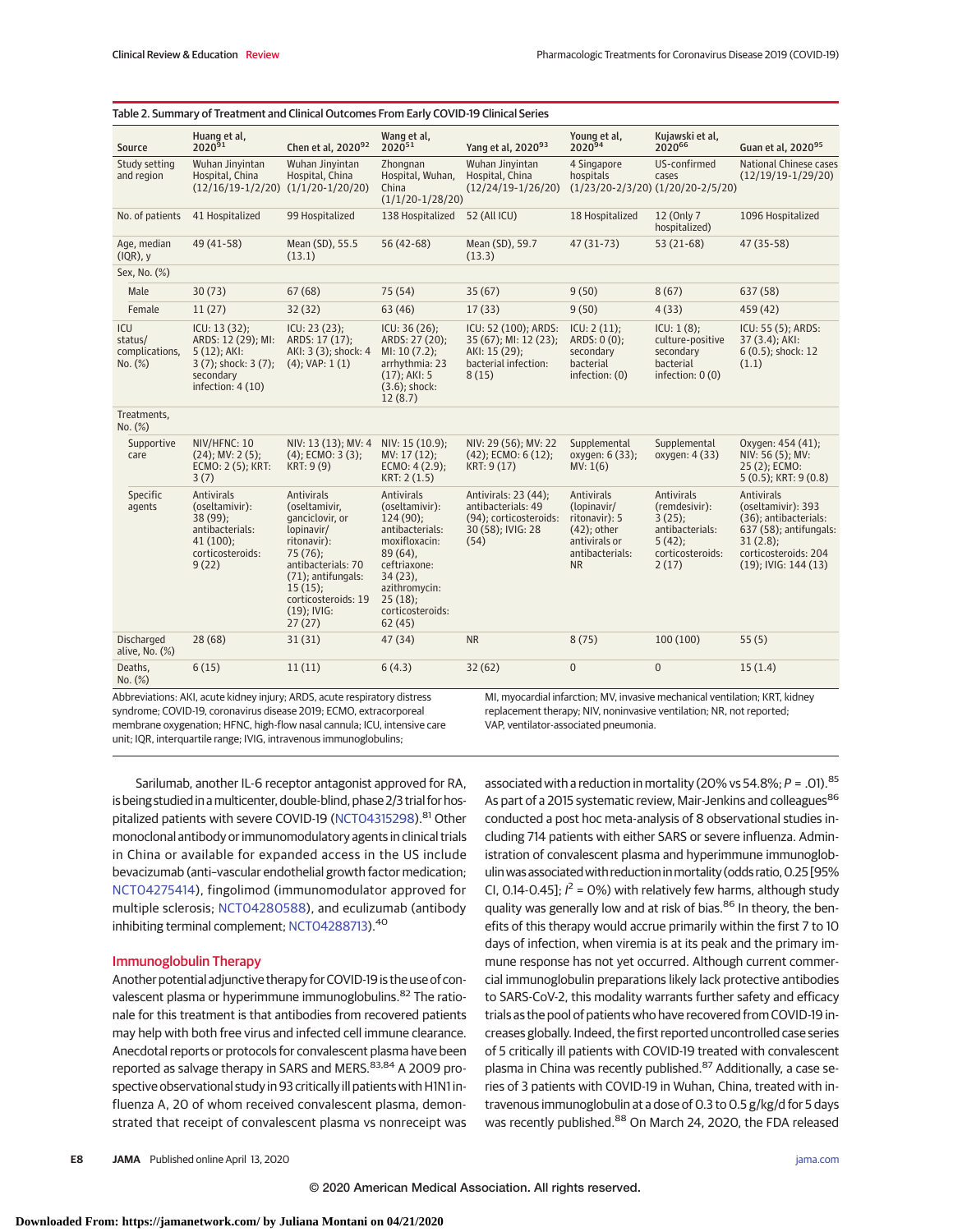Box 1. Clinical Treatment Guidance and Other Useful Resources

| <b>International and Select National or Institutional Clinical Management</b><br>Guidance<br>World Health Organization Clinical Management Guidance (interim<br>guidance, updated March 13, 2020)<br>https://www.who.int/publications-detail/clinical-management-of-<br>severe-acute-respiratory-infection-when-novel-coronavirus-(ncov)-<br>infection-is-suspected<br>US Centers for Disease Control and Prevention COVID-19 clinical care<br>(interim guidance, updated March 7, 2020)<br>https://www.cdc.gov/coronavirus/2019-ncov/hcp/clinical-<br>guidance-management-patients.html | Clinical trials (China)<br>http://www.chictr.org.cn/searchprojen.aspx<br>National Institutes of Health COVID-19 page<br>https://www.nih.gov/health-information/coronavirus<br><b>Drug-Drug Interaction Websites</b><br>University of Liverpool<br>https://www.covid19-druginteractions.org/<br>Micromedex (version 2.0)<br>https://www.micromedexsolutions.com/<br><b>Clinical Pharmacology</b><br>https://www.clinicalpharmacology.com<br>Facts and Comparisons 4.0/Lexicomp<br>https://fco.factsandcomparisons.com<br>https://online.lexi.com<br>Epocrates<br>https://epocrates.com<br>Medscape drug reference<br>https://reference.medscape.com<br><b>Guidance for Special Populations</b><br>Solid organ transplantation<br>https://www.myast.org/covid-19-information#<br>Surviving Sepsis Campaign: guideline on the management<br>of critically ill adults with COVID-19 |  |  |  |
|------------------------------------------------------------------------------------------------------------------------------------------------------------------------------------------------------------------------------------------------------------------------------------------------------------------------------------------------------------------------------------------------------------------------------------------------------------------------------------------------------------------------------------------------------------------------------------------|---------------------------------------------------------------------------------------------------------------------------------------------------------------------------------------------------------------------------------------------------------------------------------------------------------------------------------------------------------------------------------------------------------------------------------------------------------------------------------------------------------------------------------------------------------------------------------------------------------------------------------------------------------------------------------------------------------------------------------------------------------------------------------------------------------------------------------------------------------------------------------|--|--|--|
| Chinese National Health Commission novel coronavirus pneumonia<br>diagnosis and treatment plan (provisional 7th edition, updated<br>March 3, 2020)<br>Chinese original: http://www.gov.cn/zhengce/zhengceku/2020-03/<br>04/5486705/files/ae61004f930d47598711a0d4cbf874a9.pdf<br>English translation: https://www.chinalawtranslate.com/wp-content/<br>uploads/2020/03/Who-translation.pdf                                                                                                                                                                                               |                                                                                                                                                                                                                                                                                                                                                                                                                                                                                                                                                                                                                                                                                                                                                                                                                                                                                 |  |  |  |
| Italian Society of Infectious and Tropical Diseases handbook for care<br>of people with COVID-19 (edition 2.0, updated March 13, 2020)<br>Italian original: http://www.simit.org/IT/simit/sezioni-regionali.<br>xhtml/sezione/112-lombardia/comunicazioni/1<br>English translation: https://drive.google.com/file/d/1eXE6espkYp6_<br>k2XCyTf 6kgT6tFbnQjg/view                                                                                                                                                                                                                           |                                                                                                                                                                                                                                                                                                                                                                                                                                                                                                                                                                                                                                                                                                                                                                                                                                                                                 |  |  |  |
| University of Washington<br>https://covid-19.uwmedicine.org/Pages/default.aspx<br>JAMA Network COVID-19 site<br>https://jamanetwork.com/journals/jama/pages/coronavirus-alert<br><b>Clinical Trials Registries/Resources</b><br>Clinical trials (US)<br>https://clinicaltrials.gov/ct2/search                                                                                                                                                                                                                                                                                            | https://jamanetwork.com/journals/jama/fullarticle/2763879<br>Care of patients with cancer during COVID-19 pandemic<br>https://inccn.org/fileasset/inccn1804-Ueda 20118 preprint.pdf<br>Pregnancy<br>https://www.acog.org/topics/covid-19<br>Persons with HIV<br>https://aidsinfo.nih.gov/guidelines/html/8/covid-19-and-persons-<br>with-hiv--interim-guidance-/0                                                                                                                                                                                                                                                                                                                                                                                                                                                                                                               |  |  |  |

guidance for requesting an emergency investigational new drug application and screening donors for COVID-19 convalescent plasma. <sup>89</sup> There are also early preprint reports describing preclinical development of a human monoclonal antibody against a common epitope to block SARS-COV-2 (and SARS-CoV) infection.<sup>90</sup>

The most effective long-term strategy for prevention of future outbreaks of this virus would be the development of a vaccine providing protective immunity. However, a minimum of 12 to 18 months would be required before widespread vaccine deployment. A comprehensive review of vaccine research for SARS-CoV-2 is beyond the scope of this review.

# Current Clinical Treatment Experience and Recommendations

The published clinical treatment experience, outside the few clinical trials mentioned, mostly consists of descriptive reports and case series from China and other countries affected early in this pandemic. Therefore, outcomes including case-fatality ratesmust be interpreted with caution given the presence of confounding and selection bias as well as the shifting demographics, testing, and treatment approaches. Table 2 summarizes the clinical severity, com-

plications, treatments, and clinical outcomes from early reported COVID-19 case series.

The current Centers for Disease Control and Prevention guidance for clinical care of patients with COVID-19 (as of March 7, 2020) highlights that no specific treatment for COVID-19 is available, and emphasizes that management should include "prompt implementation of recommended infection prevention and control measures and supportive management of complications."<sup>96</sup> The guidance from the Centers for Disease Control and Prevention specifically mentions that corticosteroids should be avoided unless indicated for other reasons. Investigational therapeutics, specifically remdesivir, are mentioned as options through either compassionate use or ongoing clinical trials.

Similarly, the current World Health Organization (WHO) clinical management guidance document (as of March 13, 2020) states "there is no current evidence to recommend any specific anti-COVID-19 treatment for patients with confirmed COVID-19."<sup>97</sup> The guidance emphasizes the role of supportive care based on severity of illness, ranging from symptomatic treatment for mild disease to evidence-based ventilatory management for ARDS and early recognition and treatment of bacterial infections and sepsis in critically ill patients. They recommend to "not routinely give systemic corticosteroids for treatment of viral pneumonia outside clinical trials" and state "investigational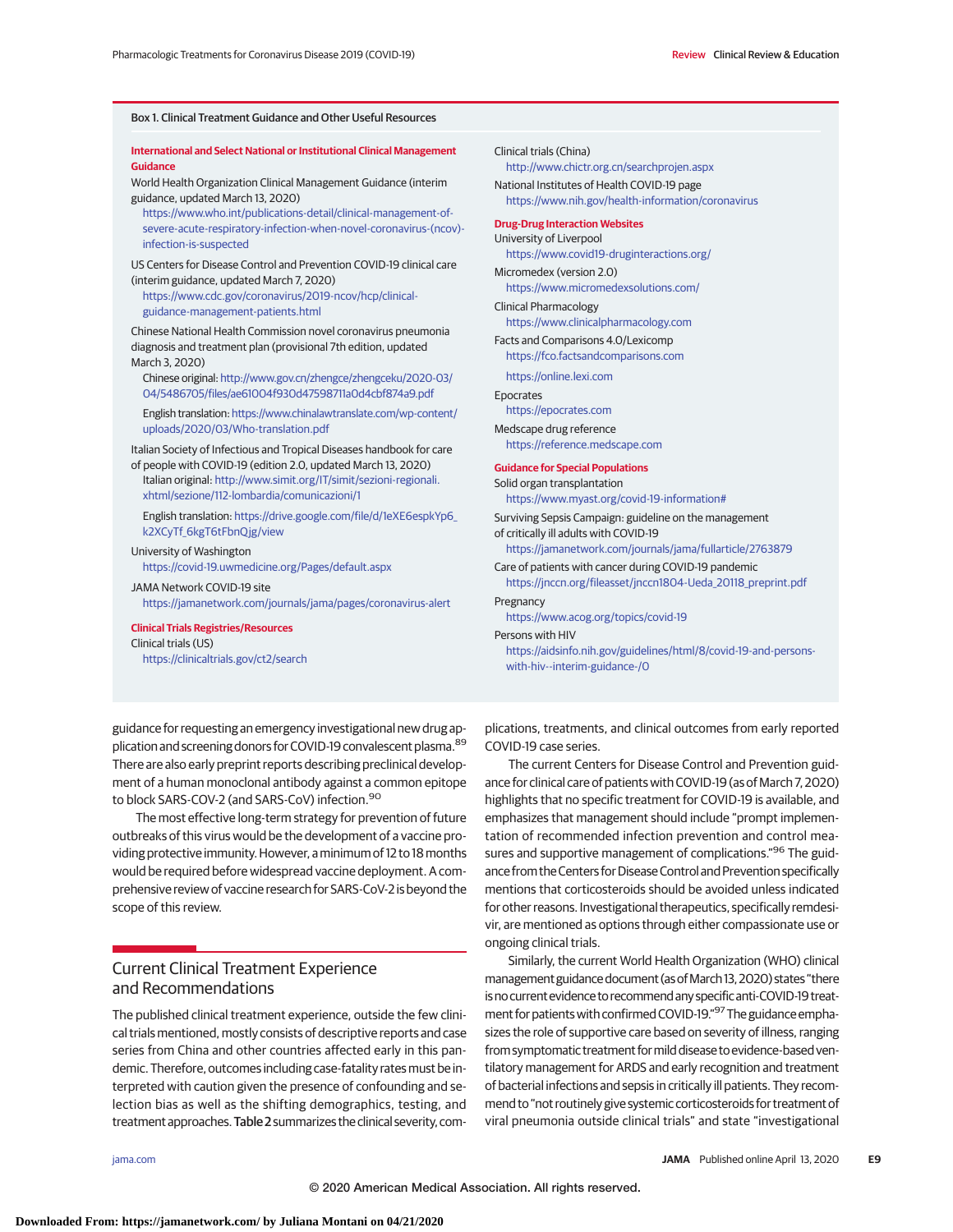### Box 2. COVID-19 Clinical Management: Frequently Asked Questions

### **1. Have any medical therapies been definitively shown to improve outcomes in a patient with COVID-19?**

At this time there are no medical therapies that have been definitively shown to improve outcomes in patients with COVID-19. A number of drugs have demonstrated in vitro activity against the SARS-CoV-2 virus or potential clinical benefits in observational or small, nonrandomized studies. Adequately powered randomized clinical trials are currently enrolling and needed to establish the efficacy of these proposed therapies.

### **2. Should hydroxychloroquine and/or azithromycin be prescribed for patients with severe symptoms from COVID-19?**

The reported clinical benefits of the combination of hydroxychloroquine and azithromycin for patients with COVID-19 come either from media reports or nonrandomized trials with small numbers of participants (<100 patients). The documented benefit of hydroxychloroquine with or without azithromycin is very limited, especially in severe disease. While these medications, individually or in combination, may prove efficacious, these benefits need to be established with randomized clinical trials prior to widespread adoption of these treatments.

### **3. Should I stop ARBs/ACE inhibitors in my older patients and those at high risk for severe illness from COVID-19?**

Major institutions and societies, including the Centers for Disease Control and Prevention, the American Heart Association, the Heart Failure Society of America, and the American College of Cardiology recommend continuation of ACE inhibitors or ARB medications for all patients already prescribed those medications for another indication. There is currently no human evidence establishing a link between the use of these medications with an increased risk of COVID-19 acquisition or illness severity.

### **4. What is the role of immunomodulatory drugs such as IL-6 receptor antagonists or corticosteroids in the management of patients with COVID-19?**

Given the important role the immune response plays in the complications of COVID-19, active clinical trials are evaluating immunomodulatory drugs (such as IL-6 receptor antagonists) in this disease. In patients with "cytokine storm," characterized by marked elevation in inflammatory markers, use of IL-6 receptor antagonists can be considered, preferably in the context of a clinical trial, although these medications can increase risk of secondary infections. The role of corticosteroids remains controversial, and current guidelines from the World Health Organization do not recommend their use unless another concomitant indication exists such as chronic obstructive pulmonary disease exacerbation or pressor-refractory shock. However, their utility in patients with severe COVID-19 with acute respiratory distress syndrome should be further investigated in clinical trials.

**5. Which medications have been repurposed to treat COVID-19?** Numerous agents demonstrate in vitro activity against novel coronaviruses, including SARS-CoV-2. Small molecule database screens identified thousands of potential agents. Of these, several repurposed agents used to treat a variety of other disease states (eg, HIV and autoimmune diseases) have been proposed as possible treatment options for COVID-19. Lopinavir/ritonavir and chloroquine or hydroxychloroquine are the medications with the most clinical evidence, either positive or negative, in the treatment of COVID-19. To date, available clinical trials have not demonstrated that any of these drugs are clearly effective.

### **6. Are there investigational drugs available to treat COVID-19?**

Remdesivir is available to COVID-19–infected patients through enrollment in a clinical trial or application for emergency access. In the United States, there are 3 ongoing clinical trials differentiated by severity of disease (eg, moderate vs severe infection) and study design (eg, placebo-controlled). Emergency access is available through an expanded access program. Sites without access to a clinical trial may obtain the drug this way. Also, individual compassionate use for pregnant women and children younger than 18 years of age with confirmed COVID-19 and severe manifestations of the disease may obtain the drug in this manner. Favipiravir is not currently available in the United States.

### **7. How do I decide if a patient with COVID-19 needs a specific treatment or should receive only supportive care?**

The priority should be to enroll a patient in a clinical trial if they qualify. If this is not possible, patients who are stable as an outpatient or have no evidence of oxygen requirement or pneumonia by imaging can generally be managed with supportive care alone. Patients who have evidence of hypoxia or pneumonia, especially those with risk factors for disease progression such as age older than 65 years, cardiac or pulmonary comorbidities, and immunosuppression, can be considered for specific COVID-19 therapy after discussing the risks and benefits with the patient and in accordance with local hospital treatment guidance.

### **8. What are the limitations of repurposing medications to treat COVID-19?**

The use of repurposed medications relies on the assumption that the benefits (in vitro/clinical evidence) outweigh associated risks (adverse drug reactions). One limitation to using repurposed agents is the propensity of these agents to cause acute toxicity. This acute toxicity may outweigh the undefined benefit of a specific antiviral agent. Augmented toxicity with combination therapy, such as heart or liver toxicity, creates potential additional risk and need for close risk vs benefit analysis. Overall, the paucity of evidence demonstrating a clear benefit may not justify the risk of the repurposed agent(s). This is of upmost concern in patients at high risk for toxicity and in situations where adverse events may preclude entry into investigational trials.

ACE indicates angiotensin-converting enzyme; ARB, angiotensin receptor blocker; COVID-19, coronavirus disease 2019; and SARS-CoV-2, severe acute respiratory syndrome coronavirus 2.

anti-COVID-19 therapeutics should be used only in approved, randomized, controlled trials." In this regard, the WHO recently announced plans to launch a global "megatrial" called SOLIDARITY with a pragmatic trial design that will randomize confirmed cases into either standard care or 1 of 4 active treatment arms (remdesivir,

chloroquine or hydroxychloroquine, lopinavir/ritonavir, or lopinavir/ ritonavir plus interferon-β) based on local drug availability.<sup>98</sup>

Box 1 provides links to major US and international guidance documents for clinical treatment and other useful resources for drugdrug interactions and guidance in special populations. Box 2 answers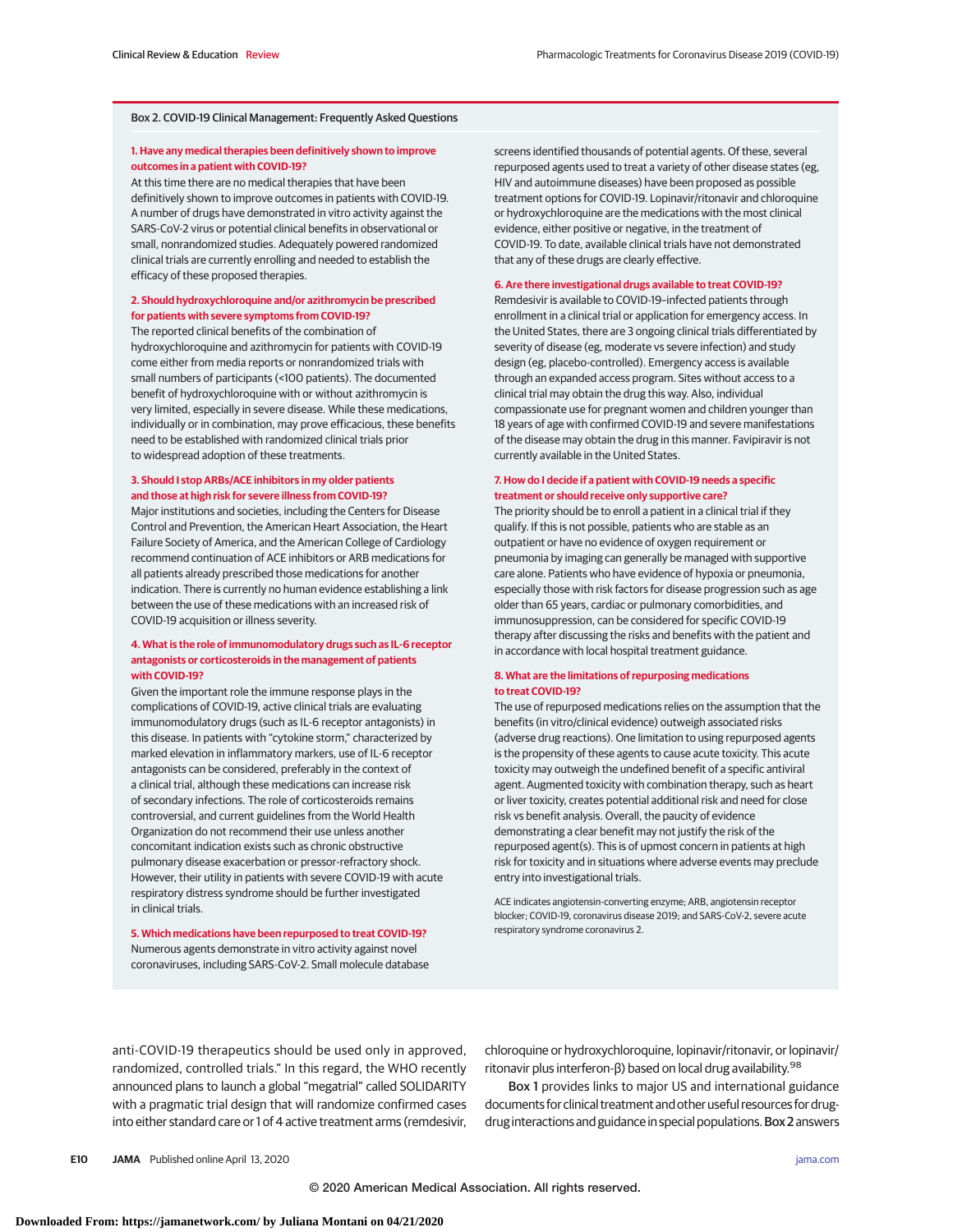frequently asked questions for clinicians about clinical management of patients with COVID-19.

### Limitations

This review has several limitations to note. First, the tremendous volume and fast pace of published literature on the treatment of COVID-19 means that research findings and recommendations are constantly evolving as new evidence arises. Second, the published treatment data to date derive exclusively from observational data or small clinical trials (none with more than 250 patients), introducing higher risks of bias or imprecision regarding the magnitude of treatment effect size. Third, our review focused only on adult patients and the data may not be applicable to pediatric populations.

Fourth, the articles were limited to English-language publications or translations so relevant international data could be lacking.

## **Conclusions**

The COVID-19 pandemic represents the greatest global public health crisis of this generation and, potentially, since the pandemic influenza outbreak of 1918. The speed and volume of clinical trials launched to investigate potential therapies for COVID-19 highlight both the need and capability to produce high-quality evidence even in the middle of a pandemic. No therapies have been shown effective to date.

#### ARTICLE INFORMATION

**Accepted for Publication:** April 3, 2020. **Published Online:** April 13, 2020. doi[:10.1001/jama.2020.6019](https://jamanetwork.com/journals/jama/fullarticle/10.1001/jama.2020.6019?utm_campaign=articlePDF%26utm_medium=articlePDFlink%26utm_source=articlePDF%26utm_content=jama.2020.6019)

**Author Contributions:** Dr Cutrell had full access to all of the data in the study and takes responsibility for the integrity of the data and the accuracy of the data analysis.

Concept and design: All authors.

Acquisition, analysis, or interpretation of data: Monogue, Jodlowski, Cutrell. Drafting of the manuscript: All authors. Critical revision of the manuscript for important intellectual content: Monogue, Jodlowski, Cutrell. Administrative, technical, or material support:

Cutrell. Supervision: Cutrell.

**Conflict of Interest Disclosures:** Dr Cutrell reported receiving nonfinancial support from Regeneron and Gilead outside the submitted work. No other disclosures were reported.

**Additional Contributions:** We acknowledge our infectious disease physician and pharmacy colleagues at UT Southwestern and its respective hospital sites, Clements University Hospital, Parkland Hospital, and the VA North Texas Health Care System for their thoughtful discussions regarding COVID-19 clinical management.

**Submissions:** We encourage authors to submit papers for consideration as a Review. Please contact Edward Livingston, MD, at [Edward.](mailto:Edward.livingston@jamanetwork.org) [livingston@jamanetwork.org](mailto:Edward.livingston@jamanetwork.org) or Mary McGrae McDermott, MD, at [mdm608@northwestern.edu.](mailto:mdm608@northwestern.edu)

#### **REFERENCES**

**1**. Zhu N, Zhang D, Wang W, et al; China Novel Coronavirus Investigating and Research Team. A novel coronavirus from patients with pneumonia in China, 2019. N Engl J Med. 2020;382(8):727-733. doi[:10.1056/NEJMoa2001017](https://dx.doi.org/10.1056/NEJMoa2001017)

**2**. Chinese Clinical Trials. [http://www/chictr.org/](http://www/chictr.org/enindex.aspx) [enindex.aspx.](http://www/chictr.org/enindex.aspx) Accessed March 31, 2020.

**3**. Hoffmann M, Kleine-Weber H, Schroeder S, et al. SARS-CoV-2 cell entry depends on ACE2 and TMPRSS2 and is blocked by a clinically proven protease inhibitor. Cell. Published online March 4, 2020. doi[:10.1016/j.cell.2020.02.052](https://dx.doi.org/10.1016/j.cell.2020.02.052)

**4**. Chen Y, Liu Q, Guo D. Emerging coronaviruses: genome structure, replication, and pathogenesis. J Med Virol. 2020;92(4):418-423. doi[:10.1002/jmv.](https://dx.doi.org/10.1002/jmv.25681) [25681](https://dx.doi.org/10.1002/jmv.25681)

**5**. Fehr AR, Perlman S. Coronaviruses: an overview of their replication and pathogenesis. Methods Mol Biol. 2015;1282:1-23. doi[:10.1007/978-1-4939-](https://dx.doi.org/10.1007/978-1-4939-2438-7_1) [2438-7\\_1](https://dx.doi.org/10.1007/978-1-4939-2438-7_1)

**6**. Fung TS, Liu DX. Coronavirus infection, ER stress, apoptosis and innate immunity. Front Microbiol. 2014;5:296. doi[:10.3389/fmicb.2014.](https://dx.doi.org/10.3389/fmicb.2014.00296) [00296](https://dx.doi.org/10.3389/fmicb.2014.00296)

**7**. Savarino A, Boelaert JR, Cassone A, Majori G, Cauda R. Effects of chloroquine on viral infections: an old drug against today's diseases? Lancet Infect Dis. 2003;3(11):722-727. doi[:10.1016/S1473-3099\(03\)](https://dx.doi.org/10.1016/S1473-3099(03)00806-5) [00806-5](https://dx.doi.org/10.1016/S1473-3099(03)00806-5)

**8**. Al-Bari MAA. Targeting endosomal acidification by chloroquine analogs as a promising strategy for the treatment of emerging viral diseases. Pharmacol Res Perspect. 2017;5(1):e00293. doi[:10.](https://dx.doi.org/10.1002/prp2.293) [1002/prp2.293](https://dx.doi.org/10.1002/prp2.293)

**9**. Zhou D, Dai SM, Tong Q. COVID-19: a recommendation to examine the effect of hydroxychloroquine in preventing infection and progression. [published online March 20, 2020]. J Antimicrob Chemother. 2020;dkaa114. doi[:10.](https://dx.doi.org/10.1093/jac/dkaa114) [1093/jac/dkaa114](https://dx.doi.org/10.1093/jac/dkaa114)

**10**. Devaux CA, Rolain JM, Colson P, Raoult D. New insights on the antiviral effects of chloroquine against coronavirus: what to expect for COVID-19? Int J Antimicrob Agents. Published online March 11, 2020. doi[:10.1016/j.ijantimicag.2020.105938](https://dx.doi.org/10.1016/j.ijantimicag.2020.105938)

**11**. Colson P, Rolain JM, Lagier JC, Brouqui P, Raoult D. Chloroquine and hydroxychloroquine as available weapons to fight COVID-19. Int J Antimicrob Agents. Published online March 4, 2020. doi[:10.1016/j.ijantimicag.2020.105932](https://dx.doi.org/10.1016/j.ijantimicag.2020.105932)

**12**. National Health Commission and State Administration of Traditional Chinese Medicine. Diagnosis and treatment protocol for novel coronavirus pneumonia. Accessed March 18, 2020. [https://www.chinalawtranslate.com/wp-content/](https://www.chinalawtranslate.com/wp-content/uploads/2020/03/Who-translation.pdf) [uploads/2020/03/Who-translation.pdf](https://www.chinalawtranslate.com/wp-content/uploads/2020/03/Who-translation.pdf)

**13**. Chloroquine [database online]. Hudson, OH: Lexicomp Inc; 2016. Accessed March 17, 2020. <http://online.lexi.com>

**14**. Aralen (chloroquine phosphate) [package insert]. Bridgewater, NJ: Sanofi-Aventis; 2008. Accessed March 17, 2020. [https://www.accessdata.](https://www.accessdata.fda.gov/drugsatfda_docs/label/2018/006002s045lbl.pdf) [fda.gov/drugsatfda\\_docs/label/2018/](https://www.accessdata.fda.gov/drugsatfda_docs/label/2018/006002s045lbl.pdf) [006002s045lbl.pdf](https://www.accessdata.fda.gov/drugsatfda_docs/label/2018/006002s045lbl.pdf)

**15**. Yao X, Ye F, Zhang M, et al. In vitro antiviral activity and projection of optimized dosing design of hydroxychloroquine for the treatment of severe acute respiratory syndrome coronavirus 2

(SARS-CoV-2). Clin Infect Dis. Published online March 9, 2020. doi[:10.1093/cid/ciaa237](https://dx.doi.org/10.1093/cid/ciaa237)

**16**. Gautret P, Lagier JC, Parola P, et al. Hydroxychloroquine and azithromycin as a treatment of COVID-19: results of an open-label non-randomized clinical trial. Int J Antimicrob Agents. Published online March 20, 2020. doi[:10.1016/j.](https://dx.doi.org/10.1016/j.ijantimicag.2020.105949) [ijantimicag.2020.105949](https://dx.doi.org/10.1016/j.ijantimicag.2020.105949)

**17**. Chen J, Liu D, Liu L, et al. A pilot study of hydroxychloroquine in treatment of patients with common coronavirus disease-19 (COVID-19). J Zhejiang Univ (Med Sci). Published online March 6, 2020. doi[:10.3785/j.issn.1008-9292.2020.03.03](https://dx.doi.org/10.3785/j.issn.1008-9292.2020.03.03)

**18**. Hydroxychloroquine [database online]. Hudson, OH: Lexicomp Inc; 2016. Accessed March 17, 2020. <http://online.lexi.com>

**19**. Plaquenil (Hydroxychloroquine sulfate) [package insert]. St Michael, Barbados: Concordia Pharmaceuticals Inc; 2018. Accessed March 17, 2020. [https://www.accessdata.fda.gov/drugsatfda\\_](https://www.accessdata.fda.gov/drugsatfda_docs/label/2019/009768Orig1s051lbl.pdf) [docs/label/2019/009768Orig1s051lbl.pdf](https://www.accessdata.fda.gov/drugsatfda_docs/label/2019/009768Orig1s051lbl.pdf)

**20**. Lim HS, Im JS, Cho JY, et al. Pharmacokinetics of hydroxychloroquine and its clinical implications in chemoprophylaxis against malaria caused by Plasmodium vivax. Antimicrob Agents Chemother. 2009;53(4):1468-1475. doi[:10.1128/AAC.00339-08](https://dx.doi.org/10.1128/AAC.00339-08)

**21**. Chu CM, Cheng VC, Hung IF, et al; HKU/UCH SARS Study Group. Role of lopinavir/ritonavir in the treatment of SARS: initial virological and clinical findings. Thorax. 2004;59(3):252-256. doi[:10.1136/](https://dx.doi.org/10.1136/thorax.2003.012658) [thorax.2003.012658](https://dx.doi.org/10.1136/thorax.2003.012658)

**22**. de Wilde AH, Jochmans D, Posthuma CC, et al. Screening of an FDA-approved compound library identifies four small-molecule inhibitors of Middle East respiratory syndrome coronavirus replication in cell culture. Antimicrob Agents Chemother. 2014; 58(8):4875-4884. doi[:10.1128/AAC.03011-14](https://dx.doi.org/10.1128/AAC.03011-14)

**23**. Cao B, Wang Y, Wen D, et al. A trial of lopinavir-ritonavir in adults hospitalized with severe COVID-19. N Engl J Med. Published online March 18, 2020. doi[:10.1056/NEJMoa2001282](https://dx.doi.org/10.1056/NEJMoa2001282)

**24**. Lopinavir/ritonavir [database online]. Hudson (OH): Lexicomp Inc; 2016. Accessed March 17, 2020. <http://online.lexi.com>

**25**. Kaletra (Lopinavir and ritonavir) [package insert]. North Chicago, IL: Abbvie; 2019. Accessed March 17, 2020. [https://www.accessdata.fda.gov/](https://www.accessdata.fda.gov/drugsatfda_docs/label/2019/021226s048lbl.pdf) [drugsatfda\\_docs/label/2019/021226s048lbl.pdf](https://www.accessdata.fda.gov/drugsatfda_docs/label/2019/021226s048lbl.pdf)

**26**. Department of Health and Human Services Panel on Antiretroviral Guidelines for Adults and Adolescents. Guidelines for the use of antiretroviral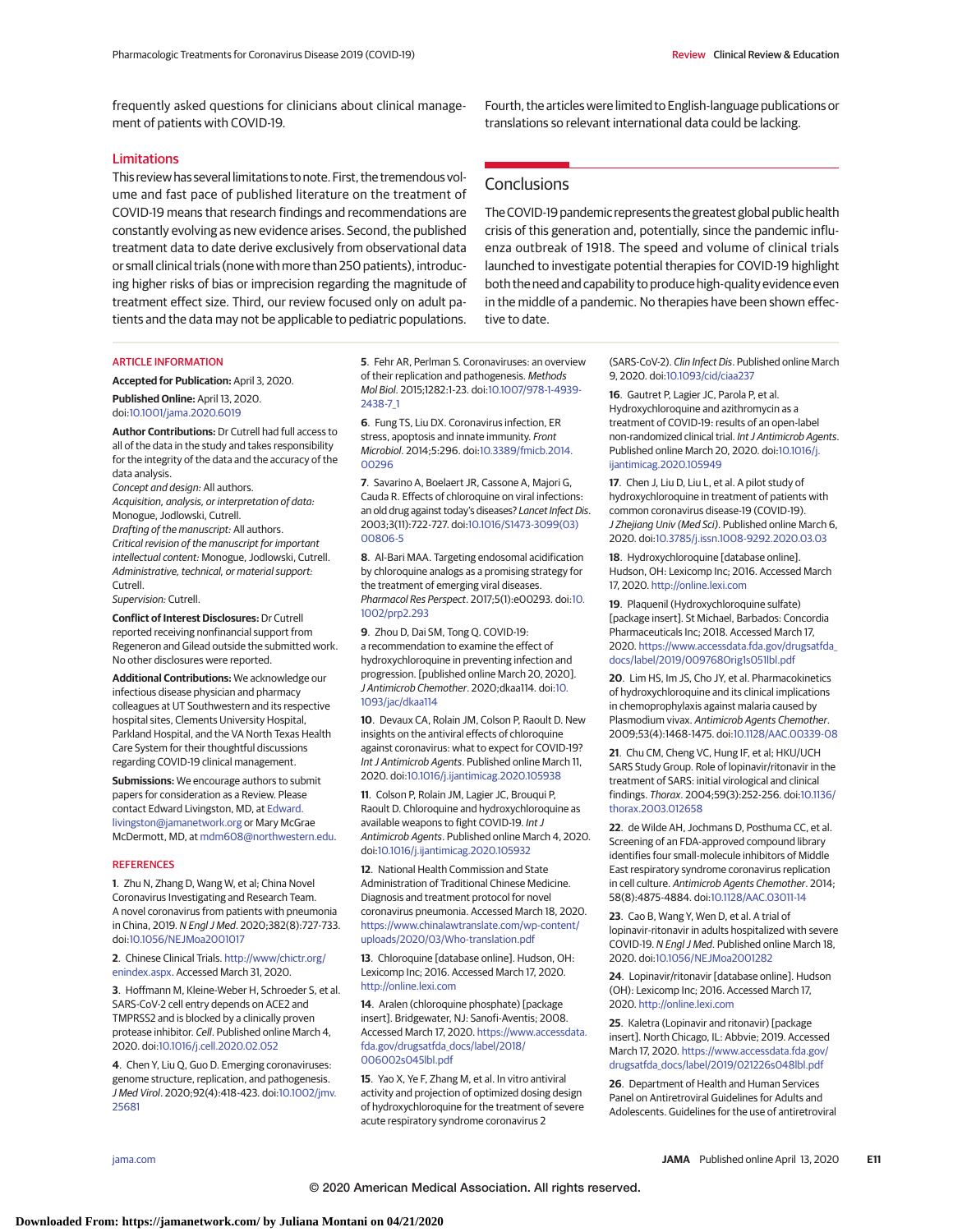agents in adults and adolescents with HIV. Accessed March 17, 2020. [http://www.aidsinfo.nih.](http://www.aidsinfo.nih.gov/ContentFiles/AdultandAdolescentGL.pdf) [gov/ContentFiles/ AdultandAdolescentGL.pdf](http://www.aidsinfo.nih.gov/ContentFiles/AdultandAdolescentGL.pdf)

**27**. Kadam RU, Wilson IA. Structural basis of influenza virus fusion inhibition by the antiviral drug Arbidol. Proc Natl Acad Sci USA. 2017;114(2):206-214. doi[:10.1073/pnas.1617020114](https://dx.doi.org/10.1073/pnas.1617020114)

**28**. Khamitov RA, Loginova SIa, Shchukina VN, Borisevich SV, Maksimov VA, Shuster AM. Antiviral activity of arbidol and its derivatives against the pathogen of severe acute respiratory syndrome in the cell cultures [in Russian]. [Vopr Virusol](https://www.ncbi.nlm.nih.gov/pubmed/18756809). 2008;53 [\(4\):9-13.](https://www.ncbi.nlm.nih.gov/pubmed/18756809)

**29**. Wang Z, Yang B, Li Q, Wen L, Zhang R. Clinical Features of 69 cases with coronavirus disease 2019 in Wuhan, China. Clin Infect Dis. Published online March 16, 2020. doi[:10.1093/cid/ciaa272](https://dx.doi.org/10.1093/cid/ciaa272)

**30**. Siegel D, Hui HC, Doerffler E, et al. Discovery and synthesis of a phosphoramidate prodrug of a pyrrolo[2,1-f][triazin-4-amino] adenine C-nucleoside (GS-5734) for the treatment of Ebola and emerging viruses.J Med Chem. 2017;60(5): 1648-1661. doi[:10.1021/acs.jmedchem.6b01594](https://dx.doi.org/10.1021/acs.jmedchem.6b01594)

**31**. Al-Tawfiq JA, Al-Homoud AH, Memish ZA. Remdesivir as a possible therapeutic option for the COVID-19. Travel Med Infect Dis. Published online March 5, 2020. doi[:10.1016/j.tmaid.2020.101615](https://dx.doi.org/10.1016/j.tmaid.2020.101615)

**32**. Sheahan TP, Sims AC, Leist SR, et al. Comparative therapeutic efficacy of remdesivir and combination lopinavir, ritonavir, and interferon beta against MERS-CoV. Nat Commun. 2020;11(1):222. doi[:10.1038/s41467-019-13940-6](https://dx.doi.org/10.1038/s41467-019-13940-6)

**33**. Hayden FG, Shindo N. Influenza virus polymerase inhibitors in clinical development. Curr Opin Infect Dis. 2019;32(2):176-186. doi[:10.1097/](https://dx.doi.org/10.1097/QCO.0000000000000532) [QCO.0000000000000532](https://dx.doi.org/10.1097/QCO.0000000000000532)

**34**. Avigan (favipiravir) [package insert]. Tokyo, Japan: Taisho Toyama Pharmaceutical Co Ltd; 2017, 4th version. Accessed March 25, 2020.

**35**. Xu X, Han M, Li T, et al. Effective treatment of severe COVID-19 patients with tocilizumab. chinaXiv. Preprint posted March 5, 2020. doi[:10.](https://dx.doi.org/10.12074/202003.00026) [12074/202003.00026](https://dx.doi.org/10.12074/202003.00026)

**36**. Actemra (tocilizumab) [package insert]. South San Francisco, CA: Genentech, Inc; 2019. Accessed March 17, 2020. [https://www.accessdata.fda.gov/](https://www.accessdata.fda.gov/drugsatfda_docs/label/2019/125276s127%2c125472s040lbl.pdf) [drugsatfda\\_docs/label/2019/](https://www.accessdata.fda.gov/drugsatfda_docs/label/2019/125276s127%2c125472s040lbl.pdf) [125276s127,125472s040lbl.pdf](https://www.accessdata.fda.gov/drugsatfda_docs/label/2019/125276s127%2c125472s040lbl.pdf)

**37**. Stockman LJ, Bellamy R, Garner P. SARS: systematic review of treatment effects. PLoS Med. 2006;3(9):e343. doi[:10.1371/journal.pmed.0030343](https://dx.doi.org/10.1371/journal.pmed.0030343)

**38**. Morra ME, Van Thanh L, Kamel MG, et al. Clinical outcomes of current medical approaches for Middle East respiratory syndrome: a systematic review and meta-analysis. Rev Med Virol. 2018;28 (3):e1977. doi[:10.1002/rmv.1977](https://dx.doi.org/10.1002/rmv.1977)

**39**. Gao J, Tian Z, Yang X. Breakthrough: chloroquine phosphate has shown apparent efficacy in treatment of COVID-19 associated pneumonia in clinical studies. Biosci Trends. 2020; 14(1):72-73. doi[:10.5582/bst.2020.01047](https://dx.doi.org/10.5582/bst.2020.01047)

### **40**. ClinicalTrials.gov. Accessed March 18, 2020. <https://clinicaltrials.gov/>

**41**. Kalil AC. Treating COVID-19—off-label drug use, compassionate use, and randomized clinical trials during pandemics.JAMA. Published March 24, 2020. doi[:10.1001/jama.2020.4742](https://jamanetwork.com/journals/jama/fullarticle/10.1001/jama.2020.4742?utm_campaign=articlePDF%26utm_medium=articlePDFlink%26utm_source=articlePDF%26utm_content=jama.2020.6019)

**42**. Interview with David Juurlink. Coronavirus (COVID-19) update: chloroquine/ hydroxychloroquine and azithromycin. JAMA. March 24, 2020. Accessed April 3, 2020. [https://edhub.](https://edhub.ama-assn.org/jn-learning/audio-player/18337225) [ama-assn.org/jn-learning/audio-player/18337225](https://edhub.ama-assn.org/jn-learning/audio-player/18337225)

**43**. Osadchy A, Ratnapalan T, Koren G. Ocular toxicity in children exposed in utero to antimalarial drugs: review of the literature. J Rheumatol. 2011; 38(12):2504-2508. doi[:10.3899/jrheum.110686](https://dx.doi.org/10.3899/jrheum.110686)

**44**. Dong L, Hu S, Gao J. Discovering drugs to treat coronavirus disease 2019 (COVID-19). Drug Discov Ther. 2020;14(1):58-60. doi[:10.5582/ddt.2020.01012](https://dx.doi.org/10.5582/ddt.2020.01012)

**45**. Yao TT, Qian JD, Zhu WY, Wang Y, Wang GQ. A systematic review of lopinavir therapy for SARS coronavirus and MERS coronavirus-A possible reference for coronavirus disease-19 treatment option. [published online February 27, 2020]. J Med Virol. 2020. doi[:10.1002/jmv.25729](https://dx.doi.org/10.1002/jmv.25729)

**46**. Chan KS, Lai ST, Chu CM, et al. Treatment of severe acute respiratory syndrome with lopinavir/ritonavir: a multicentre retrospective matched cohort study. [Hong Kong Med J](https://www.ncbi.nlm.nih.gov/pubmed/14660806). 2003;9 [\(6\):399-406.](https://www.ncbi.nlm.nih.gov/pubmed/14660806)

**47**. Wu C, Chen X, Cai Y, et al. Risk factors associated with acute respiratory distress syndrome and death in patients with coronavirus disease 2019 pneumonia in Wuhan, China. [JAMA](https://www.ncbi.nlm.nih.gov/pubmed/32167524) Intern Med[. Published online March 13, 2020.](https://www.ncbi.nlm.nih.gov/pubmed/32167524)

**48**[. Foolad F, Aitken SL, Shigle TL, et al. Oral versus](https://www.ncbi.nlm.nih.gov/pubmed/32167524) [aerosolized ribavirin for the treatment of](https://www.ncbi.nlm.nih.gov/pubmed/32167524) [respiratory syncytial virus infections in](https://www.ncbi.nlm.nih.gov/pubmed/32167524) [hematopoietic cell transplant recipients.](https://www.ncbi.nlm.nih.gov/pubmed/32167524) Clin Infect Dis. 2019;68(10):1641-1649. doi[:10.1093/cid/ciy760](https://dx.doi.org/10.1093/cid/ciy760)

**49**. Arabi YM, Shalhoub S, Mandourah Y, et al. Ribavirin and interferon therapy for critically ill patients with Middle East respiratory syndrome: a multicenter observational study. Clin Infect Dis. Published online June 25, 2019. doi[:10.1093/cid/](https://dx.doi.org/10.1093/cid/ciz544) [ciz544](https://dx.doi.org/10.1093/cid/ciz544)

**50**. Altınbas S, Holmes JA, Altınbas A. Hepatitis C virus infection in pregnancy: an update. Gastroenterol Nurs. 2020;43(1):12-21. doi[:10.1097/](https://dx.doi.org/10.1097/SGA.0000000000000404) [SGA.0000000000000404](https://dx.doi.org/10.1097/SGA.0000000000000404)

**51**. Wang D, Hu B, Hu C, et al. Clinical characteristics of 138 hospitalized patients with 2019 novel coronavirus-infected pneumonia in Wuhan, China. JAMA. Published online February 7, 2020. doi[:10.](https://jamanetwork.com/journals/jama/fullarticle/10.1001/jama.2020.1585?utm_campaign=articlePDF%26utm_medium=articlePDFlink%26utm_source=articlePDF%26utm_content=jama.2020.6019) [1001/jama.2020.1585](https://jamanetwork.com/journals/jama/fullarticle/10.1001/jama.2020.1585?utm_campaign=articlePDF%26utm_medium=articlePDFlink%26utm_source=articlePDF%26utm_content=jama.2020.6019)

**52**. Totura AL, Bavari S. Broad-spectrum coronavirus antiviral drug discovery. Expert Opin Drug Discov. 2019;14(4):397-412. doi[:10.1080/](https://dx.doi.org/10.1080/17460441.2019.1581171) [17460441.2019.1581171](https://dx.doi.org/10.1080/17460441.2019.1581171)

**53**. Li G, De Clercq E. Therapeutic options for the 2019 novel coronavirus (2019-nCoV). Nat Rev Drug Discov. 2020;19(3):149-150. doi[:10.1038/d41573-](https://dx.doi.org/10.1038/d41573-020-00016-0) [020-00016-0](https://dx.doi.org/10.1038/d41573-020-00016-0)

**54**. Coleman CM, Sisk JM, Mingo RM, Nelson EA, White JM, Frieman MB. Abelson kinase inhibitors are potent inhibitors of severe acute respiratory syndrome coronavirus and Middle East respiratory syndrome coronavirus fusion. J Virol. 2016;90 (19):8924-8933. doi[:10.1128/JVI.01429-16](https://dx.doi.org/10.1128/JVI.01429-16)

**55**. Dyall J, Gross R, Kindrachuk J, et al. Middle East respiratory syndrome and severe acute respiratory syndrome: current therapeutic options and potential targets for novel therapies. Drugs. 2017;77 (18):1935-1966. doi[:10.1007/s40265-017-0830-1](https://dx.doi.org/10.1007/s40265-017-0830-1)

**56**. Pfefferle S, Schöpf J, Kögl M, et al. The SARS-coronavirus-host interactome: identification of cyclophilins as target for pan-coronavirus inhibitors. PLoS Pathog. 2011;7(10):e1002331. doi: [10.1371/journal.ppat.1002331](https://dx.doi.org/10.1371/journal.ppat.1002331)

**57**. de Wilde AH, Zevenhoven-Dobbe JC, van der Meer Y, et al. Cyclosporin A inhibits the replication of diverse coronaviruses. J Gen Virol. 2011;92(pt 11):2542-2548. doi[:10.1099/](https://dx.doi.org/10.1099/vir.0.034983-0) [vir.0.034983-0](https://dx.doi.org/10.1099/vir.0.034983-0)

**58**. Wang M, Cao R, Zhang L, et al. Remdesivir and chloroquine effectively inhibit the recently emerged novel coronavirus (2019-nCoV) in vitro. Cell Res. 2020;30(3):269-271. doi[:10.1038/s41422-](https://dx.doi.org/10.1038/s41422-020-0282-0) [020-0282-0](https://dx.doi.org/10.1038/s41422-020-0282-0)

**59**. Rossignol JF. Nitazoxanide, a new drug candidate for the treatment of Middle East respiratory syndrome coronavirus. J Infect Public Health. 2016;9(3):227-230. doi[:10.1016/j.jiph.2016.](https://dx.doi.org/10.1016/j.jiph.2016.04.001) [04.001](https://dx.doi.org/10.1016/j.jiph.2016.04.001)

**60**. Gurwitz D. Angiotensin receptor blockers as tentative SARS-CoV-2 therapeutics. Drug Dev Res. Published online March 4, 2020. doi[:10.1002/ddr.](https://dx.doi.org/10.1002/ddr.21656) [21656](https://dx.doi.org/10.1002/ddr.21656)

**61**. American Heart Association. Patients taking angiotensin converting enzyme inhibitors (ACE-i) or angiotensin receptor blocker (ARB) medications should continue therapy as prescribed [news release]. Published March 17, 2020. Accessed March 18, 2020. [https://newsroom.heart.org/](https://newsroom.heart.org/news/patients-taking-ace-i-and-arbs-who-contract-covid-19-should-continue-treatment-unless-otherwise-advised-by-their-physician) [news/patients-taking-ace-i-and-arbs-who-contract](https://newsroom.heart.org/news/patients-taking-ace-i-and-arbs-who-contract-covid-19-should-continue-treatment-unless-otherwise-advised-by-their-physician)[covid-19-should-continue-treatment-unless](https://newsroom.heart.org/news/patients-taking-ace-i-and-arbs-who-contract-covid-19-should-continue-treatment-unless-otherwise-advised-by-their-physician)[otherwise-advised-by-their-physician](https://newsroom.heart.org/news/patients-taking-ace-i-and-arbs-who-contract-covid-19-should-continue-treatment-unless-otherwise-advised-by-their-physician)

**62**. European Society for Cardiology. Position statement of the ESC Council on Hypertension on ACE-Inhibitors and Angiotensin Receptor Blockers. Published March 13, 2020. Accessed March 18, 2020. [https://www.escardio.org/Councils/Council](https://www.escardio.org/Councils/Council-on-Hypertension-(CHT)/News/position-statement-of-the-esc-council-on-hypertension-on-ace-inhibitors-and-ang)[on-Hypertension-\(CHT\)/News/position](https://www.escardio.org/Councils/Council-on-Hypertension-(CHT)/News/position-statement-of-the-esc-council-on-hypertension-on-ace-inhibitors-and-ang)[statement-of-the-esc-council-on-hypertension-on](https://www.escardio.org/Councils/Council-on-Hypertension-(CHT)/News/position-statement-of-the-esc-council-on-hypertension-on-ace-inhibitors-and-ang)[ace-inhibitors-and-ang](https://www.escardio.org/Councils/Council-on-Hypertension-(CHT)/News/position-statement-of-the-esc-council-on-hypertension-on-ace-inhibitors-and-ang)

**63**. World Health Organization. WHO R&D blueprint: ad-hoc expert consultation on clinical trials for Ebola therapeutics. Published October 2018. Accessed March 20, 2020. [https://www.who.](https://www.who.int/ebola/drc-2018/summaries-of-evidence-experimental-therapeutics.pdf) [int/ebola/drc-2018/summaries-of-evidence](https://www.who.int/ebola/drc-2018/summaries-of-evidence-experimental-therapeutics.pdf)[experimental-therapeutics.pdf](https://www.who.int/ebola/drc-2018/summaries-of-evidence-experimental-therapeutics.pdf)

**64**. Jacobs M, Rodger A, Bell DJ, et al. Late Ebola virus relapse causing meningoencephalitis: a case report. Lancet. 2016;388(10043):498-503. doi[:10.](https://dx.doi.org/10.1016/S0140-6736(16)30386-5) [1016/S0140-6736\(16\)30386-5](https://dx.doi.org/10.1016/S0140-6736(16)30386-5)

**65**. Holshue ML, DeBolt C, Lindquist S, et al; Washington State 2019-nCoV Case Investigation Team. First case of 2019 novel coronavirus in the United States. N Engl J Med. 2020;382(10):929-936. doi[:10.1056/NEJMoa2001191](https://dx.doi.org/10.1056/NEJMoa2001191)

**66**. Kujawski SA, Wong K, Collins JP, et al. First 12 patients with coronavirus disease 2019 (COVID-19) in the United States. medRxiv. Preprint posted March 9, 2020. doi[:10.1101/2020.03.09.20032896](https://dx.doi.org/10.1101/2020.03.09.20032896)

**67**. Furuta Y, Komeno T, Nakamura T. Favipiravir (T-705), a broad spectrum inhibitor of viral RNA polymerase. Proc Jpn Acad Ser B Phys Biol Sci. 2017; 93(7):449-463. doi[:10.2183/pjab.93.027](https://dx.doi.org/10.2183/pjab.93.027)

**68**. Mentré F, Taburet AM, Guedj J, et al. Dose regimen of favipiravir for Ebola virus disease. Lancet Infect Dis. 2015;15(2):150-151. doi[:10.1016/S1473-](https://dx.doi.org/10.1016/S1473-3099(14)71047-3) [3099\(14\)71047-3](https://dx.doi.org/10.1016/S1473-3099(14)71047-3)

**69**. Sissoko D, Laouenan C, Folkesson E, et al; JIKI Study Group. Experimental treatment with favipiravir for Ebola virus disease (the JIKI Trial):